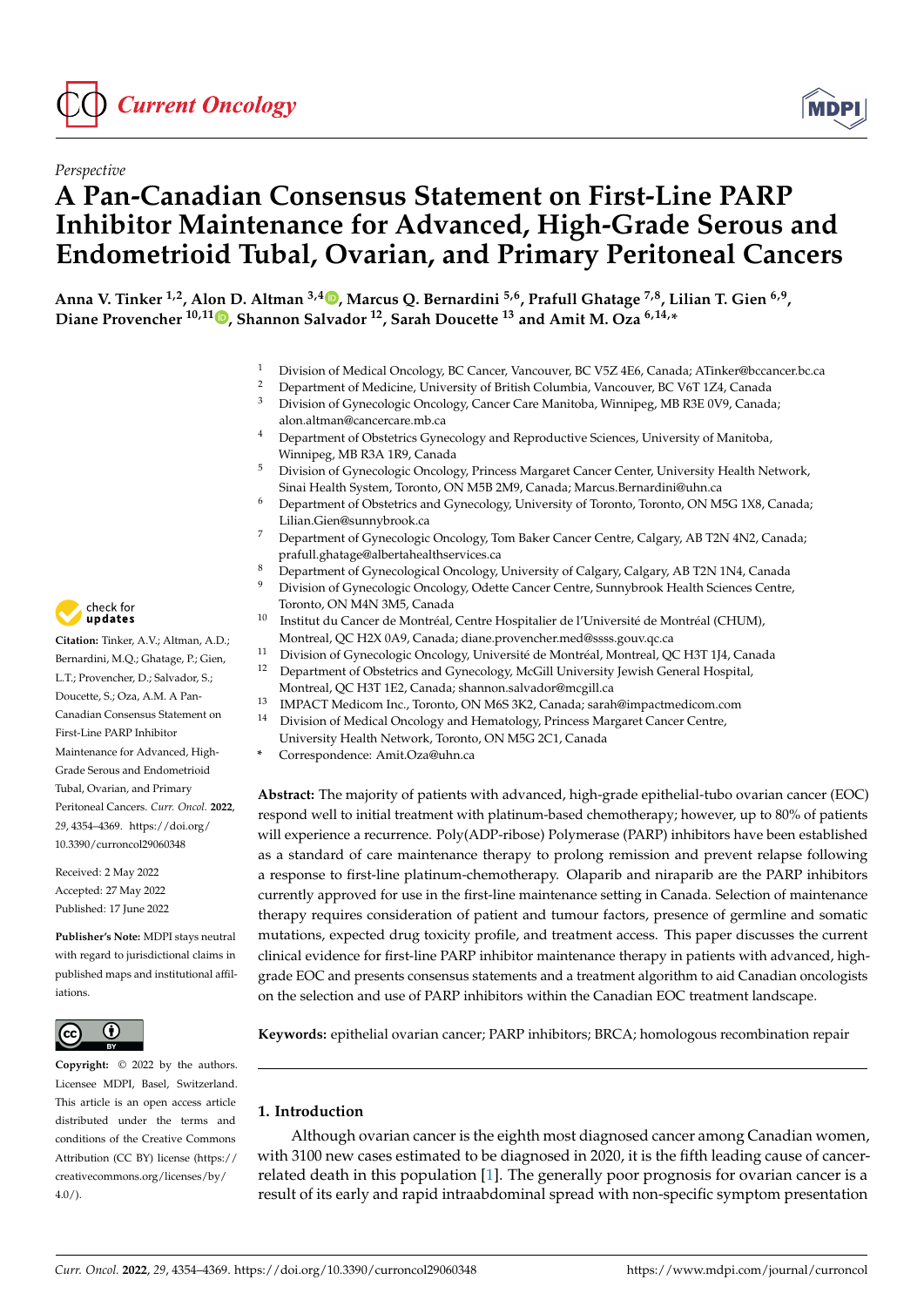that causes most patients to be diagnosed with advanced disease [\[2\]](#page-12-1). For epithelial tuboovarian cancers (EOC), which account for approximately 90% of ovarian cancer cases, 5-year relative survival rates drop from 93% for those diagnosed with localized disease to 31% for those with distant metastases [\[3\]](#page-12-2). Furthermore, tubo-ovarian high-grade serous carcinomas (HGSC), which represent over 75% of EOCs, primarily present with advanced-stage disease and are associated with the poorest prognosis among EOC sub-types [\[4\]](#page-12-3).

Cytoreductive surgery (primary or interval) and platinum-based chemotherapy have been the mainstay treatment for EOC, fallopian tube, and primary peritoneal cancer (as these are biologically alike, they are referred to synonymously as EOC throughout the manuscript). High-grade EOCs, which include serious or endometrioid cancers, are particularly susceptible to the cytotoxic effects of platinum-based chemotherapy [\[5,](#page-12-4)[6\]](#page-12-5). This may in part be due to defects in the homologous recombination DNA repair (HRR) pathway that occur in approximately 50% of high-grade EOCs through different mechanisms, including pathogenic mutations in the BRCA1 and BRCA2 genes. In the context of HRR deficiency (HRD), the DNA crosslinks caused by platinum-chemotherapy cannot be repaired and thus trigger cell death pathways [\[7\]](#page-12-6). Despite excellent response to front-line treatment, up to 80% of patients with advanced EOC will experience a recurrence [\[2\]](#page-12-1), highlighting the need for additional interventions that can maintain remissions and prevent relapse.

Targeted therapies against poly(ADP-ribose) polymerase (PARP) have been established as a standard of care maintenance treatment for patients with advanced EOC who display a response to first-line platinum-chemotherapy. Data demonstrate improved progression-free survival (PFS) of oral maintenance PARP inhibitors over placebo control in this patient population, with tolerable side effects and acceptable safety profiles [\[8](#page-12-7)[,9\]](#page-12-8). The subgroup of patients with either germline (inherited) or somatic (tumour acquired) BRCA1/2 mutations derive the greatest benefit from PARP inhibitors. This has contributed to the establishment of BRCA1/2 mutation testing for germline and somatic mutations as standard of care for high-grade EOC in Canada [\[10\]](#page-12-9). PARP inhibitors trap PARP proteins at the site of single-strand DNA breaks, disrupting the single-strand break repair pathway and leading to double-strand DNA breaks. When the tumour harbours a BRCA1/2 mutation (germline or somatic), the resulting HRD prevents the repair of double-stranded DNA breaks, which accumulate to the point of genomic catastrophe and trigger cancer cell death [\[11\]](#page-12-10). In 2019, olaparib was the first PARP inhibitor to be approved by Health Canada in the first-line maintenance setting as monotherapy for patients with advanced, high-grade EOC who harbour mutations in BRCA1/2 genes and have had a partial or complete response to first-line platinum-based chemotherapy [\[12\]](#page-12-11). HRD often occurs in high-grade EOC with wild type BRCA1/2. Accordingly, PARP inhibitors also benefit molecularly unselected patients after first-line therapy as long as there is evidence of responsiveness to first-line platinum-based therapy. In 2020, the PARP inhibitor niraparib was approved by Health Canada for the monotherapy maintenance treatment of patients with advanced, high-grade EOC who are in a complete or partial response to first-line platinum-based chemotherapy, irrespective of their BRCA status [\[13\]](#page-12-12).

With two different PARP inhibitors on the market in Canada for first-line maintenance treatment of advanced EOC, physicians must choose which is best for their individual patients. As there are no trials directly comparing olaparib and niraparib, PARP inhibitor selection requires some consideration of patient and tumour factors, as well as the expected drug toxicity. This pan-Canadian panel of ovarian cancer experts has developed the following consensus statements and treatment algorithm to aid Canadian oncologists on the selection and use of PARP inhibitors as maintenance therapy in the first-line treatment of advanced, high-grade EOC, which reflect both current clinical evidence and the Canadian treatment landscape.

## **2. Consensus Process**

A panel of gynecologic oncologists and medical oncologists specializing in the treatment of gynecologic cancers from across Canada discussed standards of care related to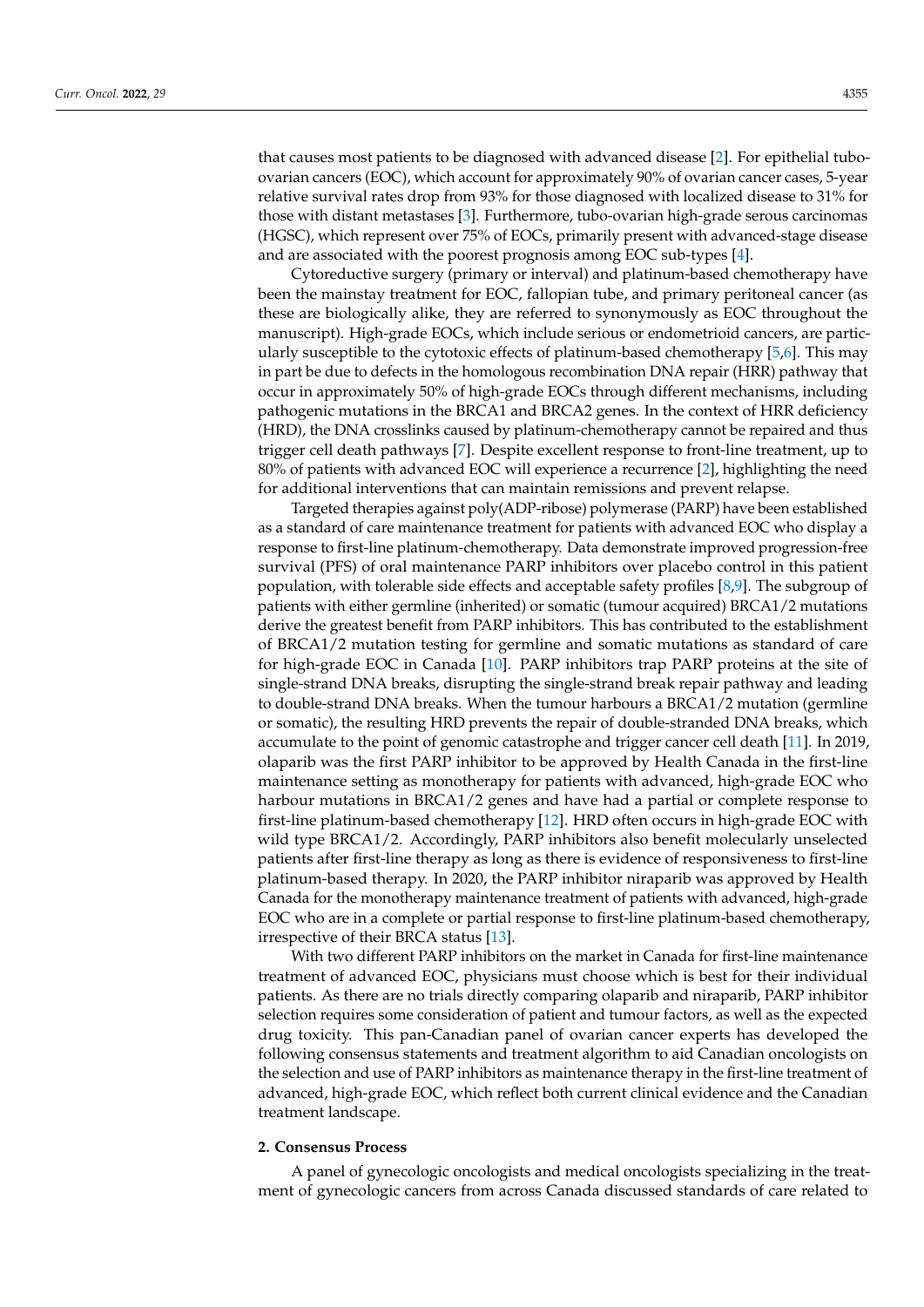PARP inhibitor maintenance therapy in the first-line setting for patients with advanced, high-grade EOC, as well as current gaps in knowledge and access to testing and treatments. A list of statements was proposed by the lead and corresponding authors, which covered the value of genetic testing to inform PARP inhibitor strategies, considerations for selecting a PARP inhibitor, and duration of PARP inhibitor treatment. Through virtual discussions, the statements were further modified, and consensus was reached. The consensus statements presented reflect evidence from currently published studies and the combined experience of the authors with PARP inhibitor therapy (Table [1\)](#page-2-0).

<span id="page-2-0"></span>**Table 1.** Summary of consensus statements for the selection and use of Poly(ADP-ribose) polymerase (PARP) inhibitor maintenance therapy after first-line therapy in patients with advanced, high-grade epithelial tubo-ovarian cancer (EOC).

#### **Genetic Testing to Inform PARP Inhibitor Maintenance Strategies**

- (a) All patients with high-grade EOC should have BRCA1/2 mutation testing to:
	- i. Inform hereditary cancer predisposition and the need for cascade testing of family members;
	- ii. Guide first-line PARP inhibitor maintenance in advanced stage cases.
- (b) Tumour HRD status is a predictive biomarker of treatment benefit from PARP inhibitors, and testing should be publicly funded.
- (c) Assessment of mutations in HRR genes other than BRCA1/2 should not be used as a substitute for HRD testing.

#### **Selection of PARP inhibitors as first-line maintenance therapy in advanced EOC**

- (d) All BRCA1/2-mutated patients with advanced EOC should receive maintenance therapy with a PARP inhibitor following a response to platinum-based chemotherapy. The choice of PARP inhibitor is influenced by several factors, including the expected toxicity profile of each agent.
- (e) Patients with advanced EOC who are BRCA1/2 wild-type and have responded to platinum-based chemotherapy should be considered for maintenance treatment with niraparib.
- (f) There is evidence to support the combination of olaparib with bevacizumab as a maintenance regimen in patients with advanced, high-grade, HRD-positive EOC who respond to first-line treatment with platinum chemotherapy and bevacizumab.

#### **Dosing and duration of PARPi maintenance therapy**

- (g) Olaparib should be given orally at a starting dose of 300 mg, twice-daily for up to two years in patients with a response to first-line platinum-based chemotherapy. Treatment beyond 2 years should only be considered in patients who have evidence of disease at the 2-year time point for whom ongoing treatment is felt to be beneficial.
- (h) Niraparib should be given orally at a starting dose of 200 mg, once-daily for patients weighing less than 77 kg or with a platelet count of less than  $150,000/\mu L$ , or at a starting dose of 300 mg, once-daily for patients weighing greater than or equal to 77 kg or with a platelet count of greater than or equal to  $150,000/\mu L$ , for up to three years. Treatment beyond 3 years should only be considered in patients who have evidence of disease at the 3-year time point for whom ongoing treatment is felt to be beneficial.
- (i) Patients should be informed of the expected treatment duration and data to support completion of treatment at the time of maintenance therapy initiation.
- Routine clinical assessments and laboratory monitoring are required, for the duration of therapy, taking into consideration the common adverse events.
- (k) Toxicities can be managed through dose interruptions and reductions as described in the product monograph for each PARP inhibitor, followed by a rechallenge upon resolution of toxicity.
- (l) Switching between approved PARP inhibitors in the first-line maintenance setting for unmanageable toxicity is considered a reasonable option to allow for the continuation of PARP inhibitor therapy.

EOC, epithelial tubo-ovarian cancer; HRD, homologous recombination repair deficiency; HRR, homologous recombination repair; PARP, poly(ADP-ribose) polymerase.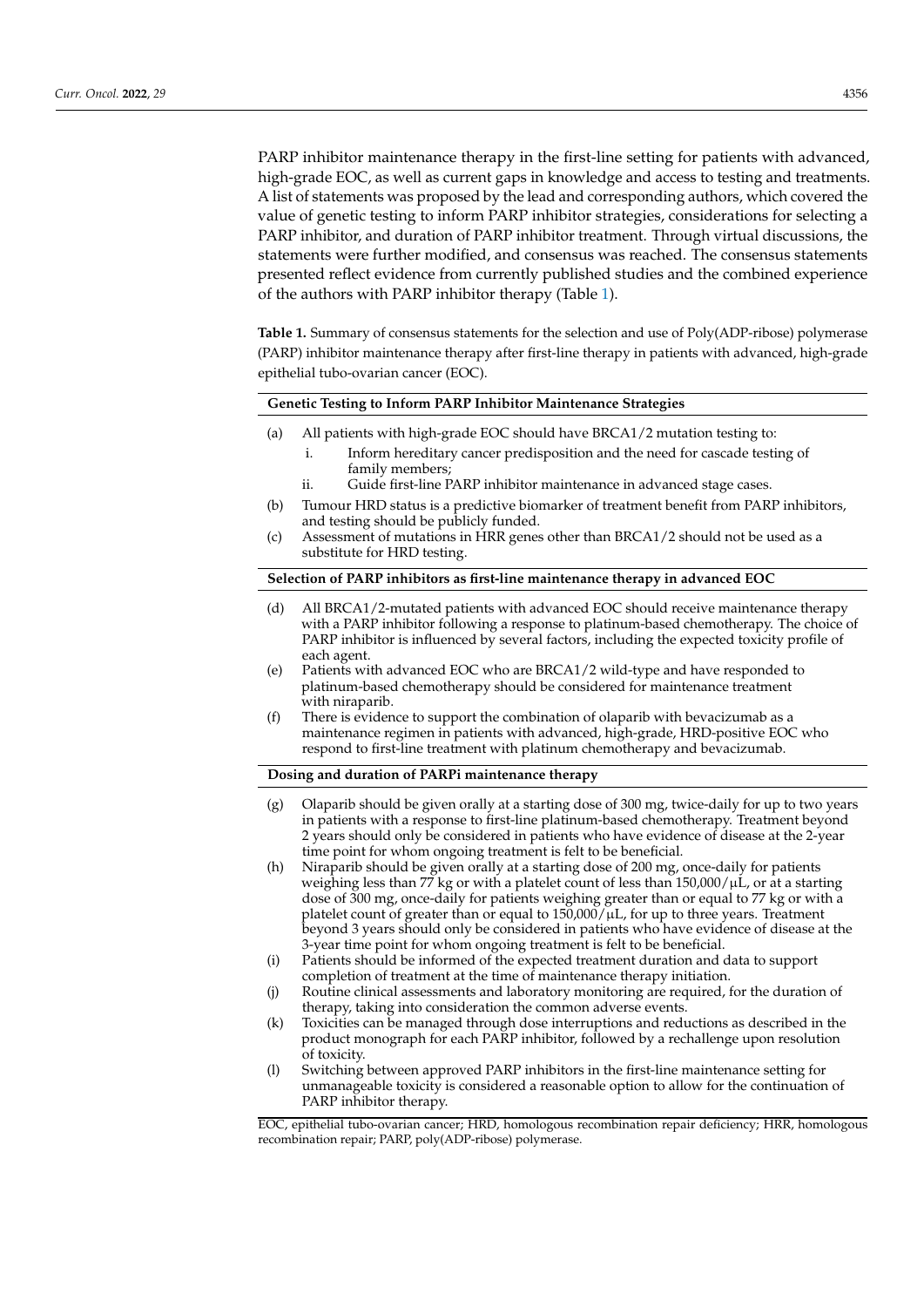## **3. Genetic Testing to Inform PARP Inhibitor Maintenance Strategies**

*3.1. Consensus Statements*

- (a) All patients with high-grade EOC should have BRCA1/2 mutation testing to:
	- i. Inform hereditary cancer predisposition and the need for cascade testing of family members;
	- ii. Guide first-line PARP inhibitor maintenance in advanced stage cases.
- (b) Tumour HRD status is a predictive biomarker of treatment benefit from PARP inhibitors, and testing should be publicly funded.
- (c) Assessment of mutations in HRR genes other than BRCA1/2 should not be used as a substitute for HRD testing.

## *3.2. Summary of Evidence*

Germline (inherited) mutations in BRCA1 or BRCA2 genes are found in 5–15% of patients with EOC and in up to 15–25% of patients with HGSC depending on the population studied [\[14](#page-12-13)[–19\]](#page-12-14). Tumour acquired (somatic) mutations in BRCA1/2 genes have also been reported to occur in approximately 6–7% of cases [\[15,](#page-12-15)[20,](#page-12-16)[21\]](#page-12-17). Patients with EOC and BRCA1/2 mutations have better 5-year overall survival rates than those who are BRCA1/2 wild-type, with the best prognosis reported for patients with BRCA2 alterations [\[18,](#page-12-18)[22–](#page-12-19)[24\]](#page-13-0). Pathogenic BRCA1/2 mutations are also strong predictors for benefit from PARP inhibitors, as demonstrated by several clinical trials in both the first-line [\[8,](#page-12-7)[9\]](#page-12-8) and recurrent disease settings [\[25–](#page-13-1)[29\]](#page-13-2) (Table [2\)](#page-5-0). This holds true for both germline and somatic BRCA1/2 mutations [\[30](#page-13-3)[,31\]](#page-13-4).

In addition to the prognostic and predictive value of BRCA1/2 status, the identification of germline BRCA1/2 mutations benefit relatives, allowing for cascade testing and identification of unaffected carriers. Germline BRCA1/2 mutations are associated with increased susceptibility to EOC and breast cancer [\[32\]](#page-13-5), with a lifetime risk of developing EOC estimated at 40–60% for BRCA1 and 11–27% for BRCA2 mutation carriers, compared with 1.3% of women in the general population [\[2,](#page-12-1)[33\]](#page-13-6). BRCA1/2 carriers can consider surgical prophylactic strategies such as bilateral salpingo-oophorectomy and mastectomy, as well as enhanced breast cancer screening [\[32](#page-13-5)[,34](#page-13-7)[,35\]](#page-13-8); strategies demonstrated to reduce the risk of cancer related death in these high-risk individuals.

Although BRCA1/2 mutations are enriched in patients with EOC who are <50 years old at diagnosis and/or have a family history of ovarian or breast cancer, restricted testing criteria will miss a significant portion of BRCA1/2 germline mutation carriers [\[15\]](#page-12-15). As such, the American Society of Clinical Oncology (ASCO), the European Society for Medical Oncology (ESMO) in conjunction with the European Society of Gynaecological Oncology, and the Society of Gynecologic Oncology of Canada (GOC) recommend that all patients with high-grade EOC undergo testing for BRCA1 and BRCA2 mutations [\[10](#page-12-9)[,34](#page-13-7)[,36\]](#page-13-9).

Germline BRCA1/2 testing can be additionally advantageous if performed within a multigene panel that assesses other genes linked to cancer predisposition. Genes involved in DNA repair pathways which have been confirmed or are being investigated as EOC susceptibility genes include RAD51C, RAD51D, BRIP1, MLH1, MSH2, MSH6, PMS2, and PALB2, detection of which may provide useful information to patients and their families [\[34](#page-13-7)[,37\]](#page-13-10).

Apart from BRCA1/2, mutations in other genes involved in the HRR pathway are present in up to 9% of EOCs and are associated with improved overall survival and responsiveness to platinum chemotherapy [\[21](#page-12-17)[,38\]](#page-13-11). Small retrospective analyses of trials on recurrent high-grade EOC have suggested that patients with mutations in other HRR genes may have a PFS benefit from PARP inhibitors [\[39,](#page-13-12)[40\]](#page-13-13). However, given the small number of patients evaluated in these studies, there remains uncertainty about the predictive and prognostic value of other HRR genes in EOC [\[41\]](#page-13-14). There are no data quantitating the impact of individual HRR gene mutations on response to PARP inhibitor maintenance in first-line EOC. Thus, mutation status of these genes alone is not sufficient to inform PARP inhibitor treatment.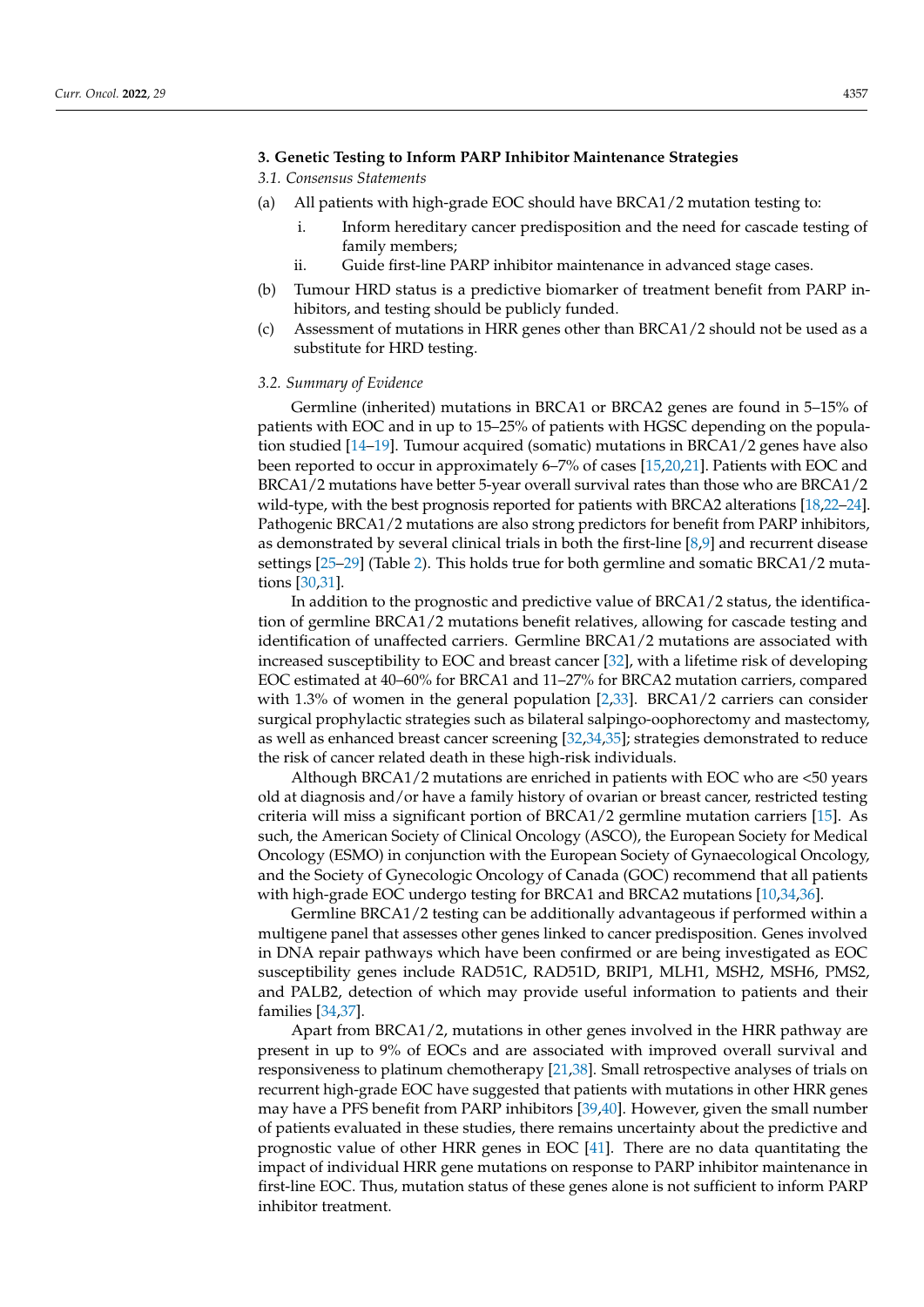The HRD phenotype is estimated to be present in approximately 50% of EOCs [\[42\]](#page-13-15) and is associated with a benefit from PARP inhibitor maintenance, independent of BRCA1/2 mutation status. This has been demonstrated in preplanned exploratory analyses of several clinical trials evaluating PARP inhibitor maintenance in the first-line and recurrent settings, with results varying by HRD testing method and maintenance strategy used [\[9](#page-12-8)[,27](#page-13-16)[,29,](#page-13-2)[43,](#page-13-17)[44\]](#page-14-0) (Table [2\)](#page-5-0). The predictive value of HRD testing is validated only in the settings of first-line therapy with platinum response and platinum-sensitive and platinum-responsive recurrent disease. The utility of this test and measurement of genomic scar may change over time following repeated therapy, thus an HRD score may not be meaningful in the setting of platinum resistant EOC.

The PRIMA study is the only phase III trial of a PARP inhibitor given as switch maintenance following a response to first-line platinum-chemotherapy which reported PFS stratified by HRD status [\[9\]](#page-12-8). In this study HRD was determined using the Myriad myChoice® test (Myriad Genetics, Inc., Salt Lake City, UT, USA), which evaluates BRCA1/2 mutation status and calculates a composite genomic instability score (GIS), based on loss of heterozygosity, telomeric allelic imbalance, and large-scale transitions. PRIMA reported a significant PFS improvement for niraparib in both the HRD/BRCA1/2 wild-type and homologous recombination proficiency (HRP) populations, using an HRD GIS cut-off of  $\geq$ 42. However, the magnitude of PFS benefit was greater for the HRD population compared to the HRP population. Presently, ASCO and ESMO guidelines do not recommend the routine use of HRD testing in EOC on the basis that current assays cannot sufficiently differentiate which patients respond to PARP inhibitors [\[34,](#page-13-7)[36\]](#page-13-9). However, National Comprehensive Cancer Network guidelines for ovarian cancer acknowledge that HRD testing for patients with EOC may be considered [\[45\]](#page-14-1).

## *3.3. Interpretation and Canadian Perspective*

The value of BRCA1/2 mutation testing as a prognostic tool, as a predictive biomarker for response to PARP inhibitor therapy, and as a means to trigger familial cascade testing for inherited germline mutations followed by risk-reducing strategies for identified BRCA1/2 carriers is established. Germline assessment alone will miss approximately 7% of patients who harbour somatic BRCA1/2 mutations [\[20\]](#page-12-16) and tumour testing alone may miss approximately 5% of patients who have germline mutations due to decreased test sensitivity and coverage [\[46\]](#page-14-2). The panel recommends testing for both germline and somatic BRCA1/2 mutations in all patients with high-grade EOC. This recommendation is also supported by the GOC [\[10,](#page-12-9)[47\]](#page-14-3).

The sequencing of germline and somatic BRCA-testing should take into account available resources and timeliness of testing. In some Canadian jurisdictions, wait times for pre-test genetic counselling can be 3–5 months [\[48\]](#page-14-4), meaning the BRCA mutation status may remain unknown at the completion of first-line treatment. Given the requirement of a confirmed BRCA1/2 mutation for patients to access olaparib in the first-line maintenance setting in Canada, failure to perform timely assessment and reporting of BRCA1/2 mutation status may limit maintenance treatment options. Reflex tumour testing of BRCA1/2 mutations at the time of diagnosis of advanced EOC can allow for a turnaround of 3–4 weeks and can detect the majority of germline mutations and is thus encouraged to optimize testing efficiency and increase the rate of BRCA1/2 mutation detection [\[47\]](#page-14-3).

The panel recognizes that current testing methods for HRD status have limitations in identifying patients who might benefit from PARP inhibitors. Niraparib maintenance therapy demonstrated a PFS benefit in the overall population in the PRIMA study and sub-group analyses confirmed the greatest magnitude of benefit was seen in the BRCA1/2 mutated and HRD populations, with a difference in median PFS of less than 3 months for the HRP population. The pan-Canadian Oncology Drug Review's Expert Review Committee has stated that due to the lack of a clinically validated or standardized HRD test, results from PRIMA based on HRD status should be interpreted with caution and that treatment decisions should not be guided based on HRD testing alone [\[49\]](#page-14-5). While the panel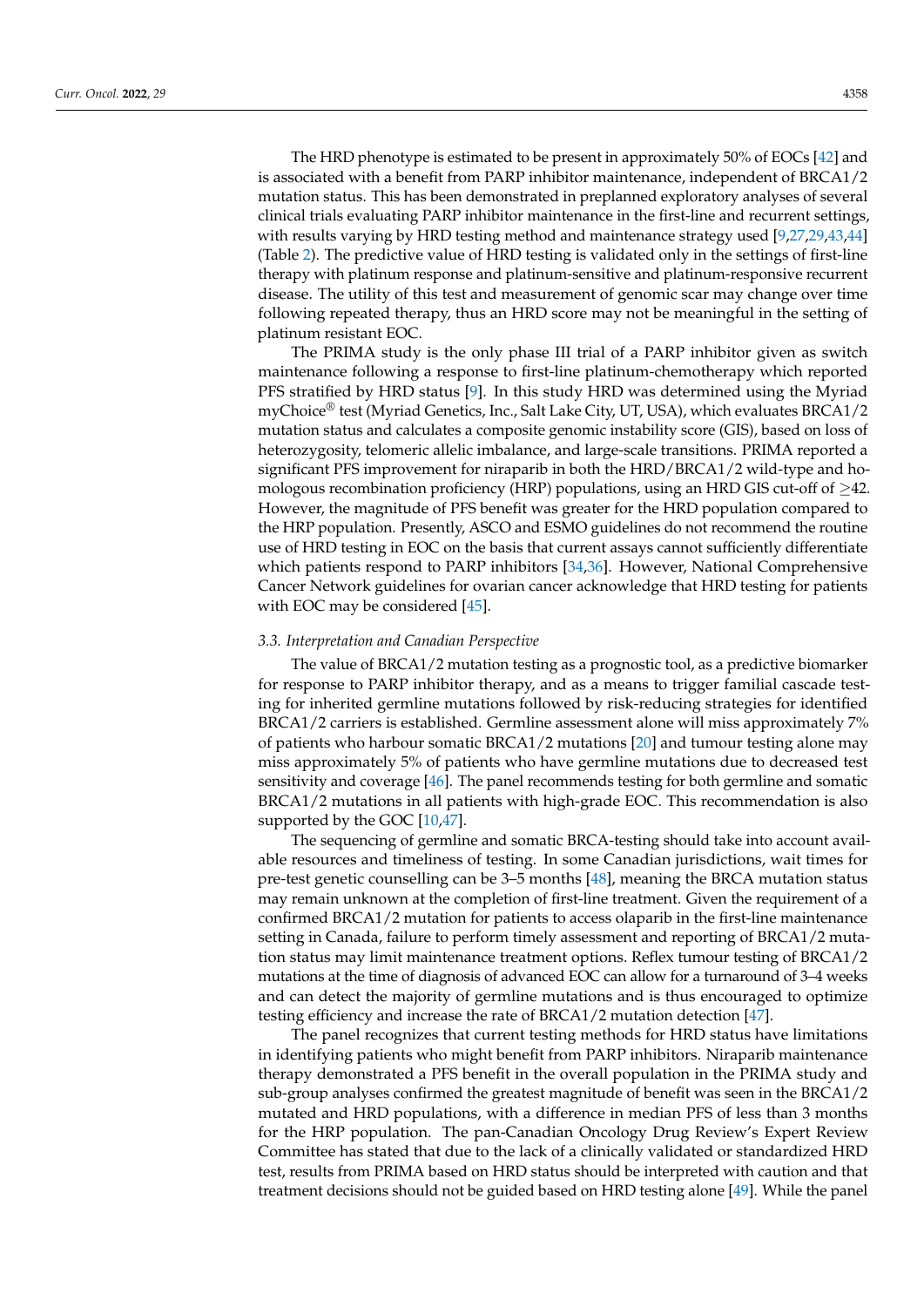agrees HRD status should not be the sole factor guiding decisions to use niraparib in the first-line maintenance setting, current commercially available Myriad HRD tests can inform the likely magnitude of benefit of maintenance niraparib. This may allow patients to make informed decisions regarding maintenance treatment, and thus should be accessible to all BRCA1/2 wild-type patients. The cost-effectiveness of therapy in the first-line setting must be considered, particularly in Canada where oncology drugs are publicly funded. Canadian studies comparing the economic impact of providing niraparib treatment only to patients with HRD determined through commercial testing versus all BRCA wild-type advanced EOC patients are needed.

<span id="page-5-0"></span>**Table 2.** Progression-free survival results by molecular subgroups from key studies investigating PARP inhibitors as first-line maintenance therapy in advanced EOC.

| Trial Name,<br><b>Study Phase</b>                                | <b>Treatment Arms</b>                                                                                                                          | <b>Study Population</b>                                                              | <b>HRD</b> Testing<br>Method                                                  | PFS Results (PARP Inhibitor vs. Control) |                    |                     |
|------------------------------------------------------------------|------------------------------------------------------------------------------------------------------------------------------------------------|--------------------------------------------------------------------------------------|-------------------------------------------------------------------------------|------------------------------------------|--------------------|---------------------|
|                                                                  |                                                                                                                                                |                                                                                      |                                                                               | Population                               | Median<br>(Months) | <b>HR (95% CI)</b>  |
| SOLO-1 <sup>[8]</sup><br>(NCT01844986)<br>Phase III              | olaparib vs. placebo                                                                                                                           | Stage III/IV BRCAm<br>EOC following<br>PR/CR to CT                                   | N/A                                                                           | BRACm(ITT)                               | 56.0 vs. 13.8      | $0.33(0.25-0.43)$   |
| PRIMA <sup>[9]</sup><br>(NCT02655016)<br>Phase III               | niraparib vs.<br>placebo                                                                                                                       | Stage III/IV high-risk<br>EOC with visible<br>residual disease<br>following PR/CR to | Myriad myChoice<br>CDx<br>$(HRD = GIS > 42$ or<br>BRCA1/2 mutation)           | <b>ITT</b>                               | 13.8 vs. 8.2       | $0.62(0.50-0.76)$   |
|                                                                  |                                                                                                                                                |                                                                                      |                                                                               | <b>HRD</b>                               | 21.9 vs. 10.4      | $0.43(0.31-0.59)$   |
|                                                                  |                                                                                                                                                |                                                                                      |                                                                               | <b>BRCAm</b>                             | 22.1 vs. 10.9      | $0.40(0.27-0.62)$   |
|                                                                  |                                                                                                                                                |                                                                                      |                                                                               | HRD/BRCAwt                               | $19.6$ vs. $8.2$   | $0.50(0.31 - 0.83)$ |
|                                                                  |                                                                                                                                                |                                                                                      |                                                                               | <b>HRP</b>                               | 8.1 vs. 5.4        | $0.68(0.49 - 0.94)$ |
| PAOLA1 $*$ [44]<br>(NCT02477644)<br>Phase III                    | olaparib + beva-<br>cizumab vs.<br>placebo + beva-<br>cizumab                                                                                  | Stage III/IV EOC<br>following PR/CR to<br>$CT + bevacizumab$                         | Myriad myChoice<br>CDx<br>(HRD = GIS $\geq$ 42 or<br>BRCA1/2 mutation)        | ITT                                      | 22.1 vs. 16.6      | $0.59(0.49 - 0.72)$ |
|                                                                  |                                                                                                                                                |                                                                                      |                                                                               | <b>HRD</b>                               | 37.2 vs.17.7       | $0.33(0.25 - 0.45)$ |
|                                                                  |                                                                                                                                                |                                                                                      |                                                                               | <b>BRCAm</b>                             | 37.2 vs. 21.7      | $0.31(0.20 - 0.47)$ |
|                                                                  |                                                                                                                                                |                                                                                      |                                                                               | HRD/BRCAwt                               | 28.1 vs. 16.6      | $0.43(0.28 - 0.66)$ |
|                                                                  |                                                                                                                                                |                                                                                      |                                                                               | HRP/HRnd                                 | $16.9$ vs. $16.0$  | $0.92(0.72 - 1.17)$ |
| VELIA *, $^{\dagger,\dagger}$ [50]<br>(NCT02470585)<br>Phase III | $CT +$ veliparib<br>$\rightarrow$ veliparib vs.<br>$CT + 66$ veliparib<br>$\rightarrow$ placebo vs.<br>$CT + placebo$<br>$\rightarrow$ placebo | Stage III/IV<br>high-grade serous<br>ovarian carcinoma                               | Myriad myChoice<br>CDx<br>(HRD = $\text{GIS} \geq 33$ or<br>BRCA1/2 mutation) | <b>ITT</b>                               | 23.5 vs. 17.3      | $0.68(0.56 - 0.83)$ |
|                                                                  |                                                                                                                                                |                                                                                      |                                                                               | <b>HRD</b>                               | 31.9 vs. 20.5      | $0.57(0.43 - 0.76)$ |
|                                                                  |                                                                                                                                                |                                                                                      |                                                                               | <b>BRCAm</b>                             | 34.7 vs. 22.0      | $0.44(0.28 - 0.68)$ |
|                                                                  |                                                                                                                                                |                                                                                      |                                                                               | <b>BRCAwt</b>                            | 18.2 vs. 15.1      | $0.80(0.64 - 1.00)$ |
|                                                                  |                                                                                                                                                |                                                                                      |                                                                               | <b>HRP</b>                               | $15.0$ vs. $11.5$  | $0.81(0.60-1.09)$   |

CI, confidence interval; CR, complete response; CT; chemotherapy; EOC, epithelial tubo-ovarian cancer; HR, hazard ratio; HRD, homologous recombination repair deficiency; HRP, homologous recombination repair proficiency; ITT, intent-to-treat; m, mutated; N/A not applicable; PFS, progression-free survival; PR, partial response; wt, wild-type. \* Investigated treatment not approved by Health Canada. † This study investigated veliparib added to first-line induction with chemotherapy and as maintenance therapy. ‡ Chemotherapy + veliparib treatment followed by veliparib maintenance vs. chemotherapy + placebo treatment followed by placebo maintenance.

## **4. Selection of PARP Inhibitors as First-Line Maintenance Therapy in Advanced EOC**

*4.1. Consensus Statements*

- (d) All BRCA1/2-mutated patients with advanced EOC should receive maintenance therapy with a PARP inhibitor following a response to platinum-based chemotherapy. The choice of PARP inhibitor is influenced by several factors, including the expected toxicity profile of each agent.
- (e) Patients with advanced EOC who are BRCA1/2 wild-type and have responded to platinum-based chemotherapy should be considered for maintenance treatment with niraparib.
- (f) There is evidence to support the combination of olaparib with bevacizumab as a maintenance regimen in patients with advanced, high-grade, HRD-positive EOC who respond to first-line treatment with platinum chemotherapy and bevacizumab.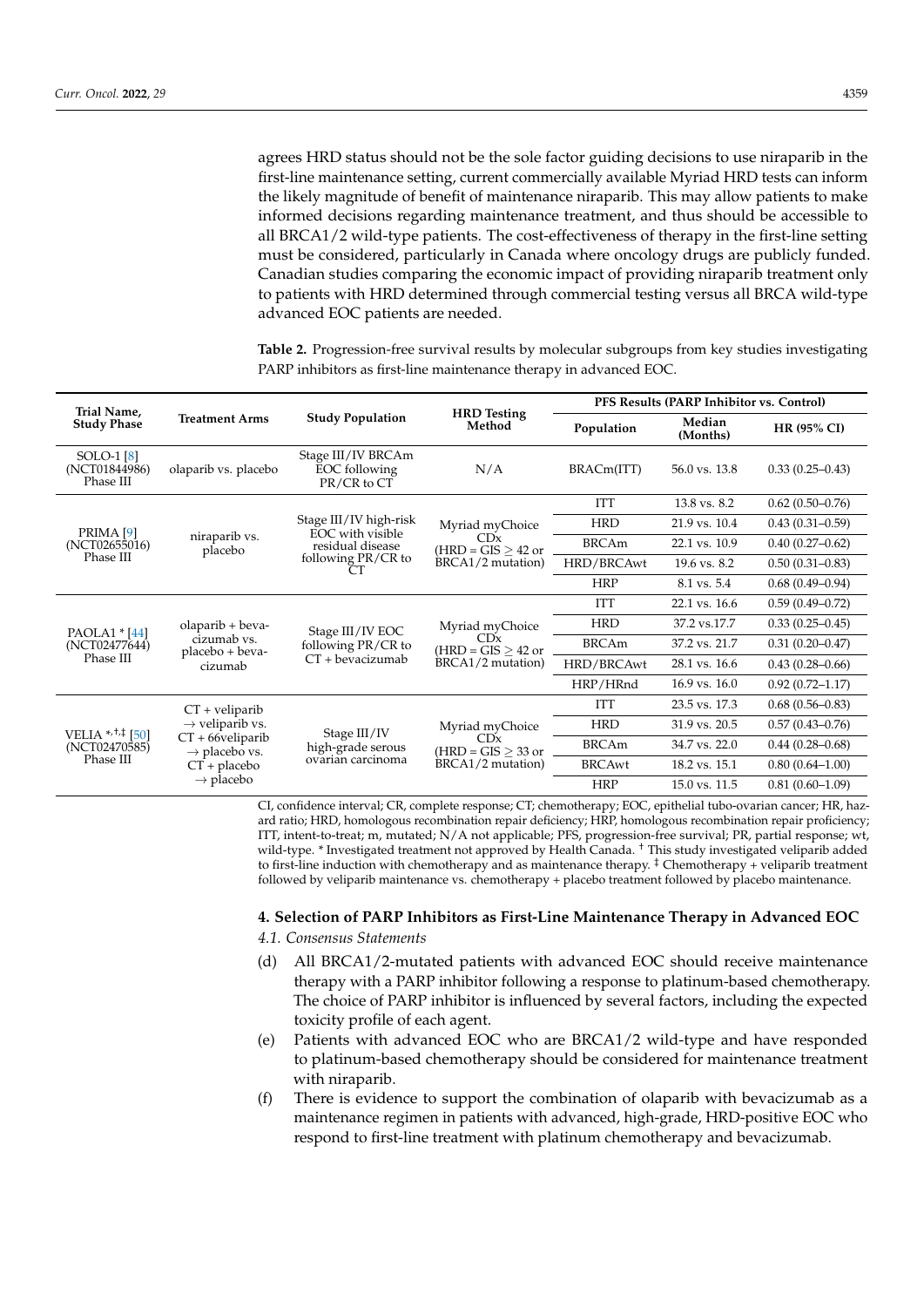## *4.2. Summary of Evidence*

Olaparib and niraparib are approved in Canada as monotherapy maintenance treatment of advanced, high-grade EOC after a response to first-line platinum chemotherapy based on the phase III SOLO-1 and PRIMA trials, respectively. These two trials, while both of maintenance therapy, differ in design and study populations [\[8](#page-12-7)[,9\]](#page-12-8) (Table [3\)](#page-6-0) There is no existing trial comparing olaparib with niraparib. In SOLO-1, 391 patients with newly diagnosed stage III or IV BRCA1/2 mutated EOC were randomized 2:1 to receive either olaparib or placebo twice-daily for two years or longer following a complete or partial response to first-line platinum-chemotherapy [\[8\]](#page-12-7). At a median follow-up of five years, the primary endpoint of investigator-assessed PFS was significantly improved for olaparib (hazard ratio [HR] 0.33; 95% confidence interval [CI], 0.25–0.43), with the median PFS reaching 56.0 months for olaparib versus 13.8 months for placebo [\[8\]](#page-12-7). A PFS benefit for olaparib over placebo was consistently observed in patients with both high-risk disease (stage IV disease or stage III disease after neoadjuvant chemotherapy and interval cytoreduction or with gross residual disease following initial cytoreductive surgery) and lower-risk disease (optimally debulked stage III disease). Five-year PFS rates in the olaparib and placebo arms were 42.1% versus 17.3% for the high-risk subgroup and 56.0% versus 25.4% for the lower-risk subgroup, respectively [\[51\]](#page-14-7).

<span id="page-6-0"></span>**Table 3.** Comparison of study design and patient characteristics in phase III trials of olaparib and niraparib maintenance monotherapy in the first-line setting.

| <b>Study Attribute</b>      | SOLO-1<br>$(N = 391)$                                                                        | <b>PRIMA</b><br>$(N = 733)$                                                                   |  |  |
|-----------------------------|----------------------------------------------------------------------------------------------|-----------------------------------------------------------------------------------------------|--|--|
| Design                      | International, randomized (2:1), double-blind                                                |                                                                                               |  |  |
| <b>Treatment</b> arms       | Olaparib vs. placebo                                                                         | Niraparib vs. placebo                                                                         |  |  |
| Dosing                      | Olaparib<br>300 mg twice-daily<br>up to 24 months<br>or until progression for patients in PR | Niraparib 300 mg once-daily *<br>up to 36 months<br>(or until progression for patients in PR) |  |  |
| Eligibility criteria        | BRCA1/2 mutated<br>No prior bevacizumab<br>Stage III/IV<br>CR/PR to platinum-CT              | Stage III inoperable/visible residual disease<br>and stage IV $+$<br>CR/PR to platinum-CT     |  |  |
| Stage IV                    | 17%                                                                                          | 35%                                                                                           |  |  |
| PDS/NACT-IDS                | 63%/35%                                                                                      | 32%/67%                                                                                       |  |  |
| NED or CR after platinum-CT | 74%                                                                                          | 69%                                                                                           |  |  |
| BRCA1/2 mutated             | 100%                                                                                         | 30%                                                                                           |  |  |
| HRD testing                 | None                                                                                         | Myriad myChoice<br>HRD GIS score $\geq$ 42 or BRCA1/2 mutation                                |  |  |
| Primary endpoint            | <b>PFS</b><br>Investigator-assessed                                                          | <b>PFS</b><br>Blinded Independent central review<br>HRD and ITT (Hierarchical testing)        |  |  |

CR, complete response; CT, chemotherapy; GIS, genomic instability score; HRD, homologous recombination repair deficiency; IDS, interval debulking surgery; ITT, intent-to-treat; NACT, neoadjuvant chemotherapy; NED, no evidence of disease; PDS, primary debulking surgery. \* The protocol was amended to include a starting dose of 200 mg once-daily for patients less than 77 kg or with a platelet count of less than  $150,000/\mu L$ . <sup>†</sup> The original protocol restricted eligibility to patients with HRD; however, was amended to remove biomarker criteria at enrollment and added HRR status as a stratification factor during randomization.

The most common adverse events of any grade reported for olaparib were nausea (78% vs. 38% with placebo) and fatigue/asthenia (64% vs. 42% with placebo) [\[8\]](#page-12-7). Anemia (22% vs. 2%) and neutropenia (8% vs. 5%) were the most frequently reported grade  $\geq$ 3 adverse events with olaparib. These adverse events accounted for the majority of adverse events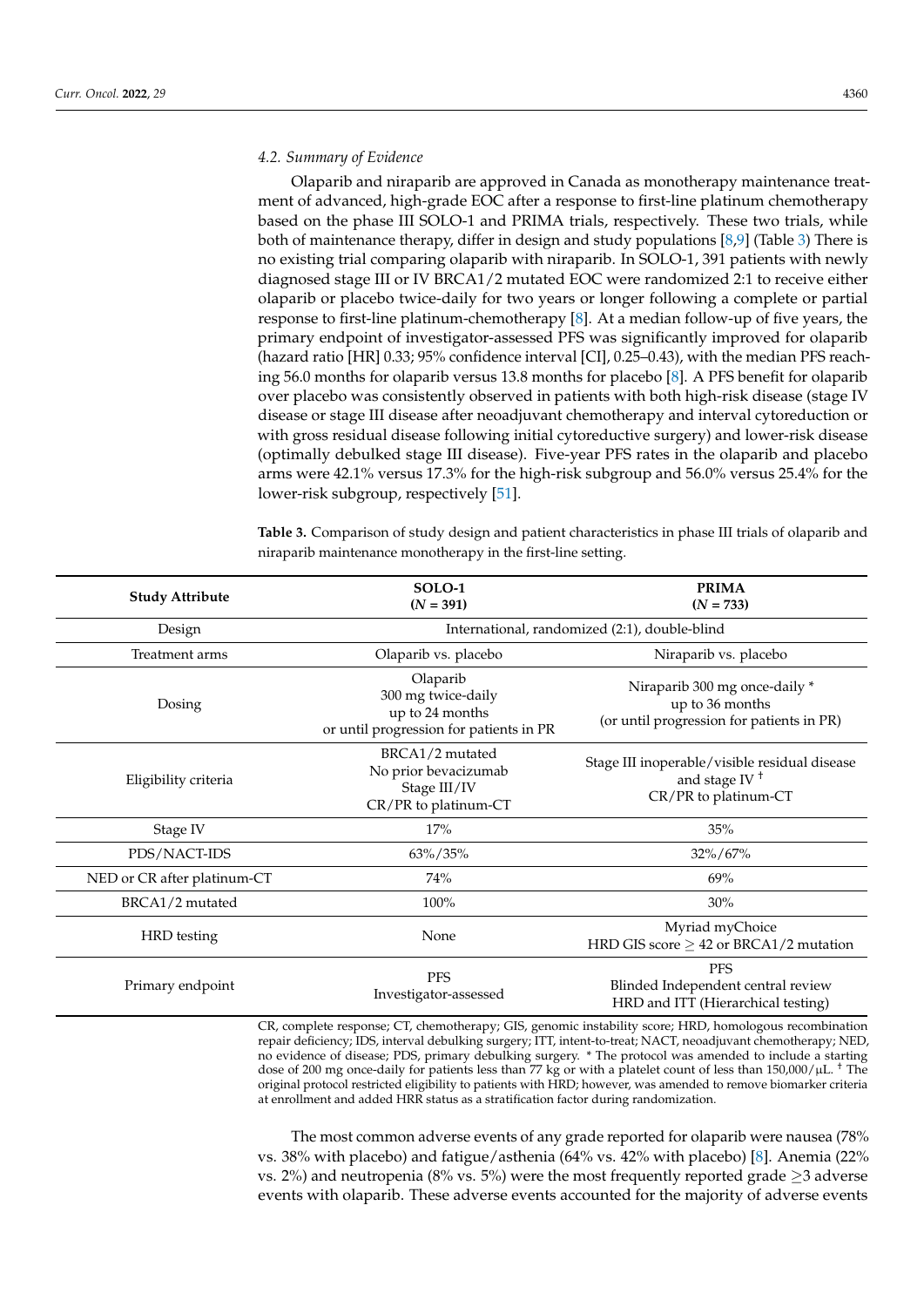leading to treatment discontinuation, which occurred in 12% of patients in the olaparib arm and 3% in the placebo arm. No new safety signals were reported at the 5-year follow-up, with rates of myelodysplastic syndromes (MDS) or acute myeloid leukemia (AML) at 1.2% in the olaparib arm (no MDS/AML in placebo arm) [\[52\]](#page-14-8).

The PRIMA trial enrolled 733 patients with EOC who had stage IV disease or stage III disease that was either inoperable or had visible residual tumour after primary debulking surgery [\[9\]](#page-12-8). All patients were randomized 2:1 to receive niraparib or placebo tablets oncedaily for 3 years or until disease progression. Two protocol amendments were introduced during the study. The first amendment removed the requirement of HRD to enroll, and the second allowed a personalized starting dose of niraparib based on weight and platelet count. The primary endpoint of PFS assessed by blinded independent central review was performed hierarchically, with the HRD population being tested first, followed by the overall population. At a median follow-up of 13.8 months, a statistically significant improvement in PFS was observed in the niraparib arm compared to the placebo arm in both the HRD population (median PFS: 21.9 months vs. 10.4 months; HR 0.43; 95% CI, 0.31 to 0.59;  $p < 0.001$ ) and overall population (median PFS: 13.8 months vs. 8.2 months; HR 0.62; 95% CI, 0.50 to 0.76; *p* < 0.001). Subgroup analyses within the HRD population demonstrated similar PFS benefit for niraparib over placebo for patients with BRCA1/2 mutations (median PFS: 22.1 vs. 10.9 months; HR 0.40; 95% CI, 0.27 to 0.62) and patients with wild-type BRCA1/2 (median PFS: 19.6 vs. 8.2 months; HR 0.50; 95% CI, 0.31 to 0.83). In addition, a statistically significant but numerically smaller PFS benefit was reported for niraparib versus placebo in the population of patients with HRP (median PFS: 8.1 vs. 5.4 months; HR, 0.68; 95% CI, 0.49–0.94), and in those with a partial response to platinumbased chemotherapy (median PFS: 8.3 vs. 5.6 months; HR, 0.60; 95% CI, 0.43–0.85). A post-hoc analysis stratifying patients by residual disease after primary or interval debulking surgery demonstrated comparable reductions in the risk of progression for niraparib versus placebo across subgroups [\[53\]](#page-14-9).

Treatment discontinuation due to adverse events occurred in 12.0% of patients in the niraparib arm and 2.5% of patients in the placebo arm and were mostly related to myelosuppressive events. One patient in the niraparib group developed MDS. The most common adverse events of any grade reported for niraparib were anemia (63% vs. 18% with placebo), nausea (57% vs. 28% with placebo), and thrombocytopenia (46% vs. 4% with placebo). Anemia (31% vs. 2%) and thrombocytopenia (29% vs.  $\lt$  1%) were also the most frequently reported grade  $\geq$ 3 adverse events with niraparib.

The phase III PAOLA-1 study demonstrated the benefit of olaparib maintenance, in combination with bevacizumab, in the first-line setting for patients with platinum-sensitive advanced, high-grade EOC [\[44\]](#page-14-0); however, this regimen has not been reviewed by Health Canada. In this trial, a statistically significant improvement in PFS was observed with maintenance olaparib plus bevacizumab compared with placebo plus bevacizumab after response to first-line platinum–taxane chemotherapy plus bevacizumab (median PFS: 22.1 months vs. 16.6 months; HR 0.59; 95% CI, 0.49–0.72; *p* < 0.001). Subgroup analyses showed a greater magnitude of benefit for olaparib plus bevacizumab in patients with HRD (both including and excluding BRCA1/2 mutations), with no benefit from the addition of olaparib to maintenance therapy observed in patients with HRP or with unknown HRD (Table [2\)](#page-5-0).

Veliparib and rucaparib are other PARP inhibitors that are being investigated for firstline maintenance treatment in advanced EOC, but do not have Health Canada indications in this setting. Veliparib has been evaluated in the phase III VELIA trial; however, results remain difficult to interpret as this trial assessed veliparib as part of both the induction and maintenance regimen without a control arm to assess whether there was added value to using veliparib in the induction stage [\[50\]](#page-14-6). Rucaparib continues to be investigated in the phase III ATHENA trial in combination with nivolumab, and may also add to the body of evidence supporting PARP inhibitor therapy in first-line maintenance once the primary analysis is reported [\[54\]](#page-14-10).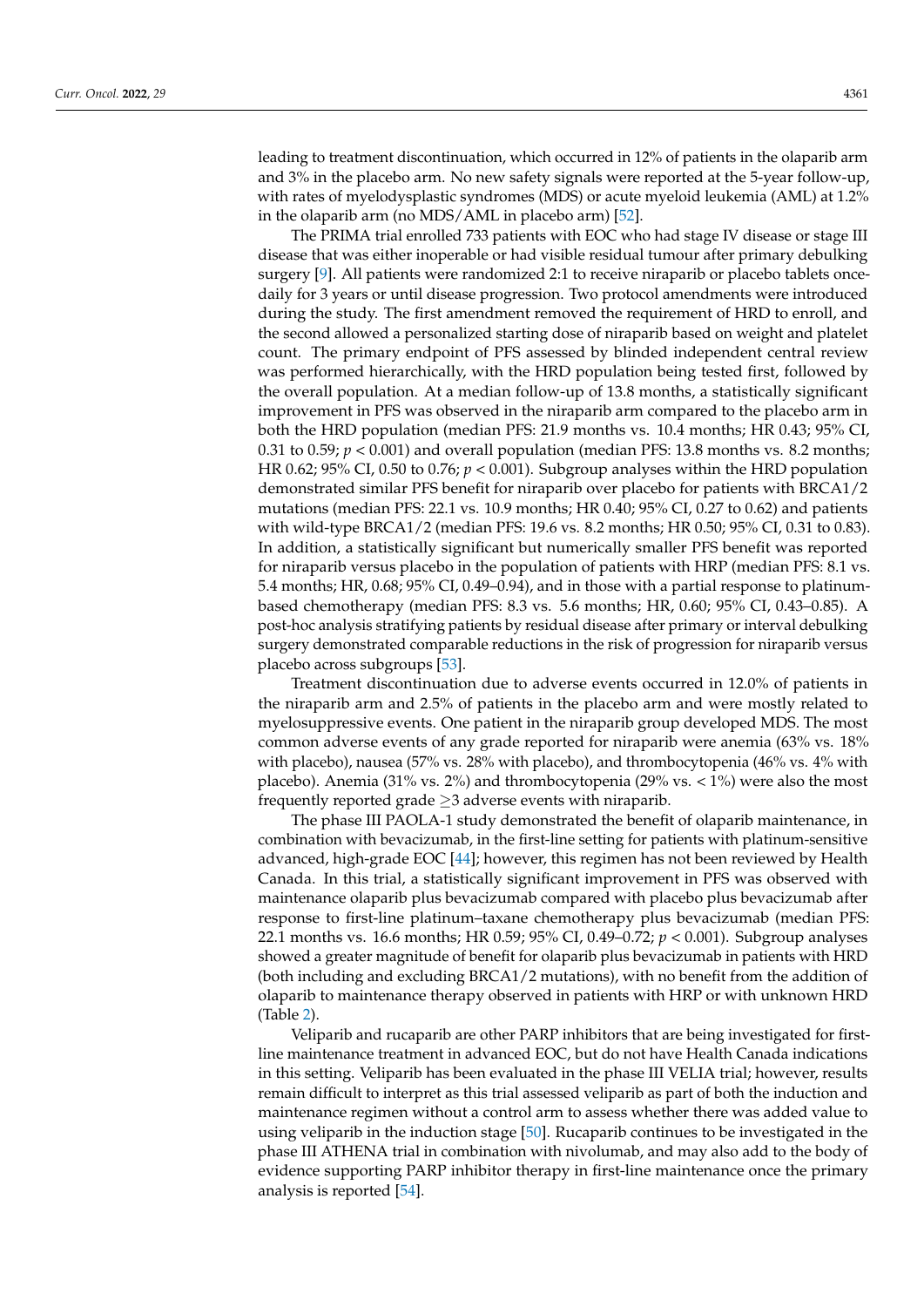## *4.3. Interpretation and Canadian Perspective*

Patients with advanced high-grade EOC who have confirmed germline or somatic BRCA1/2 mutations have demonstrated the greatest benefit to first-line PARP inhibitor maintenance in both the SOLO-1 and PRIMA trials. Given the significant PFS improvements gained in this population and the lack of other comparatively effective regimens in this setting, all patients with BRCA1/2-mutated advanced EOC who are fit to receive PARP inhibitor maintenance after a response to platinum-based chemotherapy in the first-line setting should be offered this therapy. Although PARP inhibitors are available as maintenance therapy in the second-line setting, they should preferably be given as first-line maintenance, based on the improved PFS [\[8](#page-12-7)[,28\]](#page-13-18), and the lower risk of MDS/AML associated with firstline versus second-line maintenance [\[55\]](#page-14-11). The lower rate of long-term complications such as MDS/AML after first line therapy compared to platinum sensitive recurrent disease likely reflects the shorter duration of maintenance, as well as lower exposure to successive rounds of platinum-based chemotherapy.

In the BRCA1/2 mutated population, selecting which PARP inhibitor to use in the maintenance setting should focus on patient factors and entail a discussion with the patient to review side effects, drug dosing and schedule, and the expected duration of therapy. Although there is overlap in adverse events that commonly occur with olaparib and niraparib treatment, olaparib appears to have slightly higher rates of any grade nausea, diarrhea, and fatigue than niraparib, while niraparib appears to have higher rates of any grade and high-grade hematological adverse events, any grade and high-grade hypertension, and low-grade insomnia than olaparib [\[56\]](#page-14-12). PARP inhibitor selection may therefore depend on the expected toxicity profile of each agent, given the context of a patient's anticipated tolerability. The oncologist's familiarity and comfort with monitoring and managing these adverse events may also play a role in treatment selection, as well as patient preference for once- versus twice-daily administration.

Although the risk of progression or death for olaparib over placebo in the BRCA1/2 mutated population may appear slightly lower in the SOLO-1 trial than for niraparib in the PRIMA trial, the trials enrolled different populations and the BRCA1/2 outcomes in the PRIMA trial were based upon a subgroup analysis. The long-term follow-up data on the SOLO-1 trial demonstrate that almost half of the olaparib treated population remained progression-free at 5 years, with a median PFS that was 3.5 years longer than in the placebo group. This suggests that in the BRCA1/2 population, treatment with 24 months of maintenance olaparib may be sufficient to induce long-term remission, and possibly even a cure for some women.

All patients with advanced high-grade EOC who do not harbour a BRCA1/2 mutation and who have a response to first line platinum-based chemotherapy should be considered for maintenance niraparib. If HRD testing is available, patients with HRP disease may have a lower magnitude of benefit from niraparib maintenance. Other treatment options such as observation, participation in a clinical trial, or maintenance bevacizumab can be considered based on patient and disease factors. In the ICON-7 trial, bevacizumab given concurrently with standard chemotherapy demonstrated a significantly prolonged PFS and overall survival compared to standard chemotherapy alone in a subgroup analysis of patients with EOC who had high-risk disease (median PFS: 16.0 months vs. 10.5 months, HR 0.73; 95% CI, 0.61–0.88; restricted mean survival time 39.3 months [37.0–41.7] vs. 34.5 months [95% CI, 32.0–37.0]; log-rank *p*-value *p* = 0.03) [\[57\]](#page-14-13).

For patients with HRD including those with BRCA1/2 mutations, maintenance therapy with bevacizumab plus olaparib following concurrent chemotherapy and bevacizumab, as per the PAOLA-1 protocol, remains an option, particularly in patients with suboptimally debulked disease. However, bevacizumab use in the first-line setting is not consistent across provinces and the Health Canada approved dose is 7.5 mg/kg every 3 weeks (as per the ICON-7 trial) rather than the 15 mg/kg every 3 weeks used in the PAOLA-1 study. Finally, the PAOLA-1 regimen is not approved by Health Canada or currently reimbursed in any province.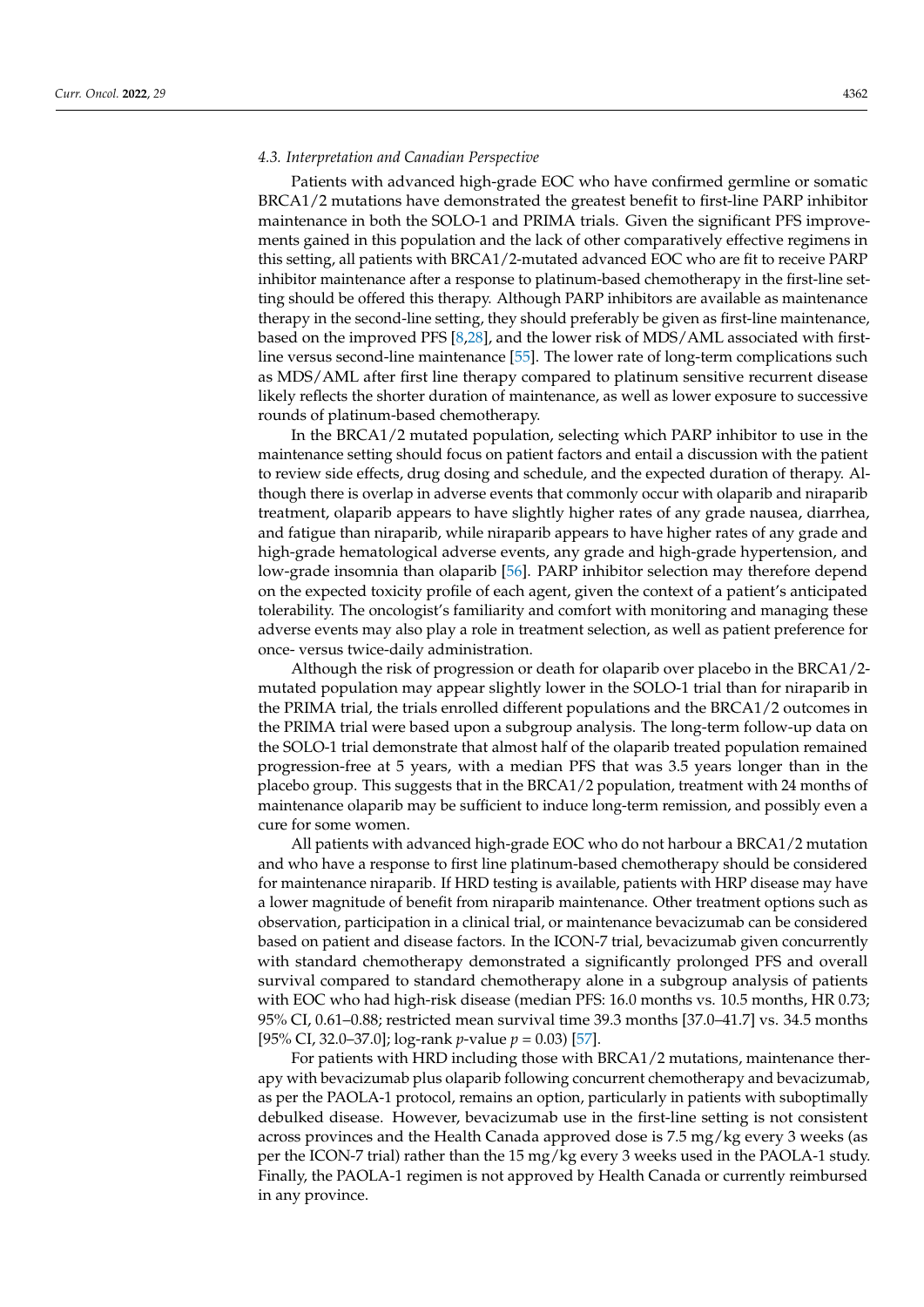## **5. Dosing and Duration of PARP Inhibitor Maintenance Therapy**

*5.1. Consensus Statements*

- (g) Olaparib should be given orally at a starting dose of 300 mg, twice-daily for up to two years in patients with a response to first-line platinum-based chemotherapy. Treatment beyond 2 years should only be considered in patients who have evidence of disease at the 2-year time point for whom ongoing treatment is felt to be beneficial.
- (h) Niraparib should be given orally at a starting dose of 200 mg, once-daily for patients weighing less than 77 kg or with a platelet count of less than  $150,000/\mu L$ , or at a starting dose of 300 mg, once-daily for patients weighing greater than or equal to 77 kg and with a platelet count of greater than or equal to  $150,000/\mu L$ . Treatment beyond 3 years should only be considered in patients who have evidence of disease at the 3-year time point for whom ongoing treatment is felt to be beneficial.
- (i) Patients should be informed of the expected treatment duration and data to support completion of treatment at the time of maintenance therapy initiation.
- (j) Routine clinical assessments and laboratory monitoring are required, for the duration of therapy, taking into consideration the common adverse events.
- (k) Toxicities can be managed through dose interruptions and reductions as described in the product monograph for each PARP inhibitor, followed by a rechallenge upon resolution of toxicity.
- (l) Switching between approved PARP inhibitors in the first-line maintenance setting for unmanageable toxicity is considered a reasonable option to allow for the continuation of PARP inhibitor therapy.

## *5.2. Summary of Evidence*

The dosing suggestions listed in the product monographs for both olaparib and niraparib follow the dosing used in the SOLO-1 and PRIMA trials, respectively [\[58](#page-14-14)[,59\]](#page-14-15). In the SOLO-1 trial, the dose of 300 mg twice-daily was relatively well tolerated, with 52% of patients requiring dose interruption and 29% requiring dose reductions due to adverse events (versus 17% and 3% in the placebo arm, respectively) [\[52\]](#page-14-8). Dose reductions were most commonly needed for anemia, fatigue, nausea, and neutropenia, the majority of which resolved following dose modification and supportive care. Treatment continued for at least 2 years in 57.3% of patients in the olaparib arm (47% completed 2 years and 10% received treatment beyond 2 years). Of these patients, 64% were receiving the recommended starting dose of 300 mg olaparib, twice-daily. At the 2-year time point, when most patients without disease recurrence completed 2 years of maintenance treatment, there was no change in the rate of disease progression [\[8\]](#page-12-7).

In the PRIMA trial, all patients were initially given a fixed dose of 300 mg oncedaily; however, the protocol was amended to start patients on either niraparib 200 or 300 mg once-daily based on weight and platelet count. A post-hoc analysis of the ENGOT-OV16/NOVA trial identified weight <77 kg and platelet count <150,000/ $\mu$ L to be risk factors for grade  $\geq$ 3 thrombocytopenia, while a descriptive analysis of PFS after 4 months found that reduction of niraparib doses to 200 mg and 100 mg did not impact PFS [\[60\]](#page-14-16). The fixed dosing strategy used in the first 315 of 484 patients who received niraparib may have contributed to the high rate of adverse events leading to dose reductions (71%) and dose interruptions (80%) [\[9\]](#page-12-8). The individualized dosing strategy was found to reduce rate of adverse events. In addition, a post-hoc analysis of the PRIMA study found the HR for progression or death in patients receiving niraparib versus placebo was comparable in the subgroups of patients treated with fixed dosing and individualized dosing strategies [\[61\]](#page-14-17). A retrospective, observational study in 153 American patients with recurrent EOC who received niraparib 200 mg as a starting dose found that in the real-world setting, this lower starting dose resulted in a lower frequency of common adverse events that were observed in the NOVA and PRIMA trials [\[62\]](#page-14-18). In addition, 26% of patients were subsequently able to increase their dose to 300 mg/day. This study did not assess the impact of this dosing strategy on progression outcomes.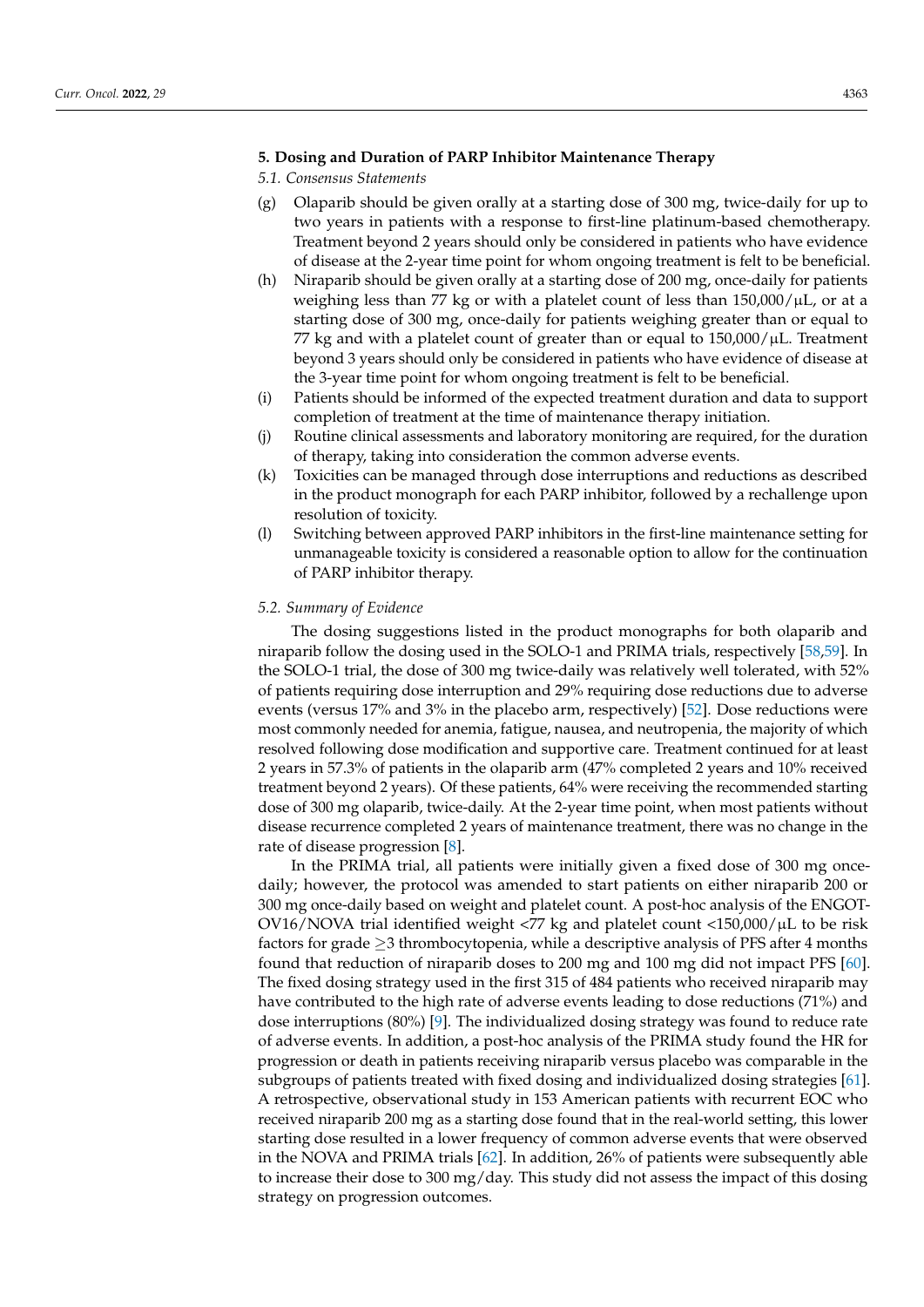## *5.3. Interpretation and Canadian Perspective*

The panel recommends following the suggested dosing described in the product monographs for each PARP inhibitor, including the personalized dosing strategy for niraparib, and any dose reductions suggested in patients with hepatic insufficiency (niraparib), renal insufficiency (olaparib), or co-administration with CYP3A inhibitors (olaparib) [\[58](#page-14-14)[,59\]](#page-14-15). Dose interruptions or reductions may be needed for toxicity management and should follow the dose adjustments recommended in the product monographs. Initial dosing may be resumed following resolution of toxicity. In general, dose interruptions should be considered in patients with persistent grade  $\geq$ 3 adverse events up to 28 days or until the toxicity is resolved [\[63\]](#page-14-19). Dose modifications may also be considered in patients with grade 1 or 2 adverse events if symptoms do not improve despite management strategies, or if they are intolerable to the patient.

Patients with no evidence of disease may feel anxious about completing PARP inhibitor treatment at the indicated 24-month (olaparib) or 36-month (niraparib) time-point. It is important to discuss the planned duration of therapy with patients at the time of PARP inhibitor initiation. Patients should be informed of the data to support the duration of maintenance therapy. There are currently no clinical trials evaluating whether PARP inhibitor maintenance beyond the currently indicated durations would improve survival outcomes in patients with EOC or increase risks of toxicities, including MDS/AML. The rates of MDS/AML reported in clinical trials of olaparib and niraparib are higher in patients receiving PARP inhibitors for relapsed disease versus in the first-line maintenance setting [\[8,](#page-12-7)[9,](#page-12-8)[55,](#page-14-11)[64\]](#page-15-0). The increased risk of MDS/AML in patients with recurrent EOC may be due to the greater prior exposure to chemotherapy, in addition to the PARP inhibitor treatment or presence of BRCA1/2 mutations.

Given the frequent incidence of hematological adverse events during PARP inhibitor treatment and the risk of MDS/AML, it is imperative to have a follow-up schedule that will allow for the monitoring of these and other adverse events. The panel recommends monthly visits for up to 6–12 months as needed based on the patient's symptoms or clinical characteristics, followed by every 2–4 months thereafter. Complete blood count assessment should be performed monthly up to 24 months (weekly during the first month of niraparib treatment), then every 3–4 months at routine visits. Regular blood pressure monitoring at home is suggested for patients receiving niraparib as grade  $\geq$ 3 hypertensive events have been reported in 6–8% of patients [\[9](#page-12-8)[,27\]](#page-13-16).

If a toxicity arises during PARP inhibitor maintenance that cannot be appropriately managed, it is reasonable to consider switching to a different PARP inhibitor, where accessible, as this may allow for the continuation of therapy. Although unstudied, this practice has been deemed acceptable by the Canadian Agency for Drugs and Technologies in Health [\[65\]](#page-15-1).

#### **6. Conclusions**

A decision-making algorithm for maintenance therapy in patients with advanced, highgrade EOC after response to first-line platinum-chemotherapy, based upon current evidence and Canadian access to testing and therapies, is depicted in Figure [1.](#page-11-0) It highlights the need for timely access to genomic testing including tumour and germline BRCA1/2 mutation assessment and HRD assays to guide PARP inhibitor selection. PARP inhibitor maintenance therapy demonstrates substantial prolongation of PFS in patients with BRCA1/2 mutations, with approximately 50% of patients treated with olaparib in the SOLO-1 trial being free of recurrence at a median follow-up of 5 years. PARP inhibitors are thus the preferred first-line maintenance treatment for BRCA1/2-mutated EOC. Confirmation of HRD with current genomic scar assays, although imperfect at differentiating all patients who may benefit from PARP inhibitor maintenance, can help identify patients with advanced EOC who are most likely to benefit from this treatment and provide data to make informed decisions regarding maintenance therapy. However, the recommendation for PARP inhibitor maintenance therapy may change as survival data mature. Standardization and optimization of HRD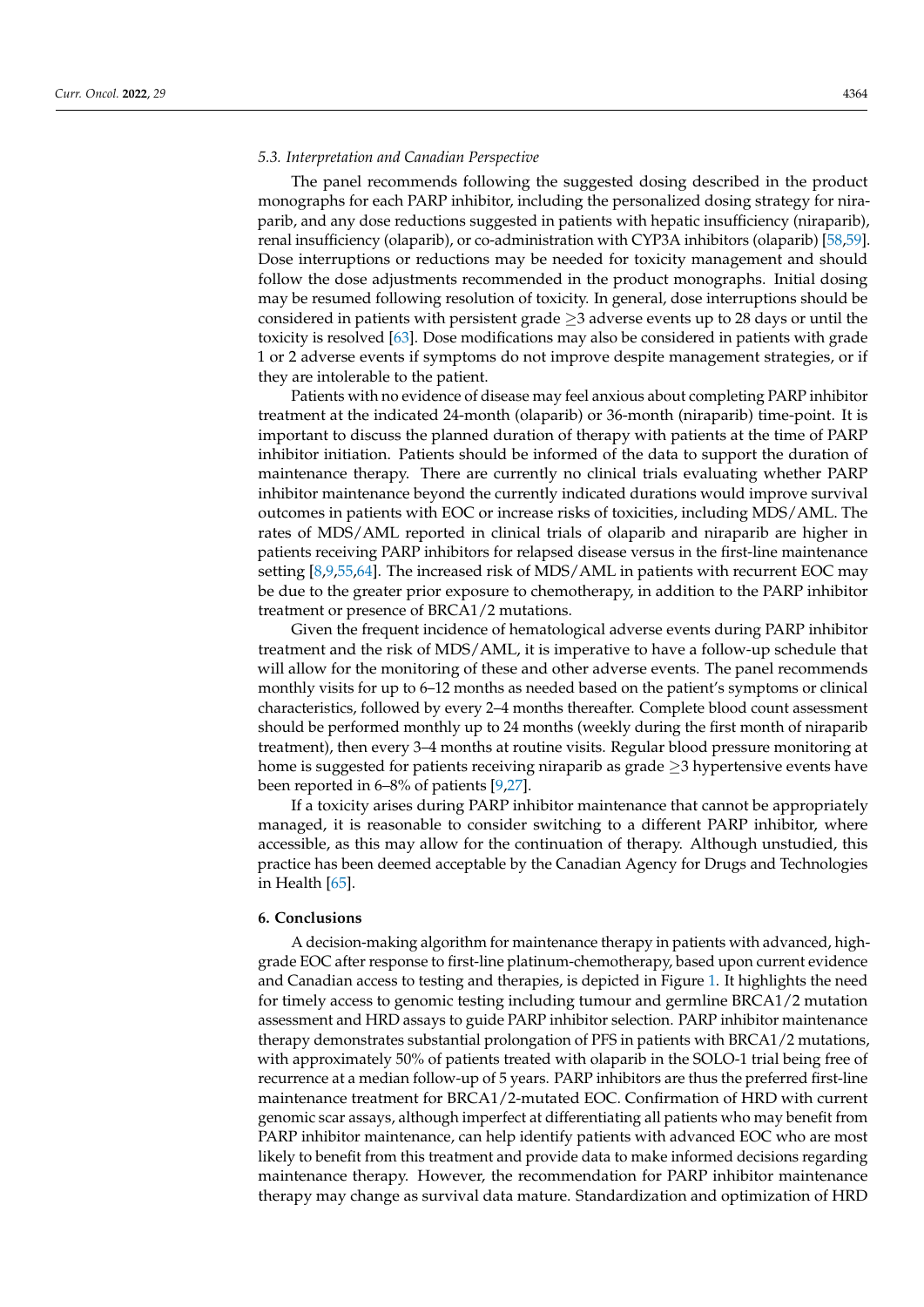tests, a better understanding of mechanisms of resistance to PARP inhibitor therapy, and improved therapies for patients with HRP will increase the utility of HRD testing for <sup>1</sup><br>guiding treatment decisions. New therapeutic strategies for first-line advanced EOC continue to be investigated, including use of PARP inhibitors as induction treatment, PARP inhibitor combinations with immune checkpoint inhibitors, and novel agents targeting other DNA damage response pathways. These may further complicate treatment algorithms and necessitate updated tools to aid Canadian oncologists with decision-making for their patients with advanced EOC. **EXECUTE:** with a straight straight for the intervals with a straight straight straight straight straight straight straight straight straight straight straight straight straight straight straigh

to make informed decisions regarding maintenance therapy. However, the recommenda-

<span id="page-11-0"></span>

**Figure 1.** Maintenance treatment options for advanced stage, high-grade EOC following response **Figure 1.** Maintenance treatment options for advanced stage, high-grade EOC following response to first-line platinum-based chemotherapy. EOC, epithelial tubo-ovarian cancer; HRD, homologous to first-line platinum-based chemotherapy. EOC, epithelial tubo-ovarian cancer; HRD, homologous recombination repair deficiency; HRP, homologous recombination repair proficiency; m, mutated; recombination repair deficiency; HRP, homologous recombination repair proficiency; m, mutated; wt, wild-type. Light blue indicates testing/treatment with variable access in Canada as of March wt, wild-type. Light blue indicates testing/treatment with variable access in Canada as of March 2022. <sup>a</sup> Funded in most provinces in the first-line setting for patients with high-risk disease defined as stage III sub-optimally debulked, stage III unresectable, or stage IV disease.  $^{\rm b}$  Not approved by Health Canada. <sup>c</sup> Weigh risks/benefits of starting niraparib on individual basis considering patient and disease factors. and disease factors.

**Author Contributions:** Conceptualization, A.V.T. and A.M.O.; writing—original draft preparation, **Author Contributions:** Conceptualization, A.V.T. and A.M.O.; writing—original draft preparation, S.D. and A.V.T.; writing—review and editing, A.V.T., A.D.A., M.Q.B., P.G., L.T.G., D.P., S.S. and S.D. and A.V.T.; writing—review and editing, A.V.T., A.D.A., M.Q.B., P.G., L.T.G., D.P., S.S. and A.M.O. All authors have read and agreed to the published version of the manuscript. A.M.O. All authors have read and agreed to the published version of the manuscript.

**Funding:** Funding was provided by AstraZeneca Canada to support medical writing assistance and administrative coordination of this manuscript. The funders did not contribute to the content or writing of the manuscript.

**Acknowledgments:** The authors acknowledge medical writing support, provided by Sarah Doucette of IMPACT Medicom, which was funded by AstraZeneca Canada.

**Conflicts of Interest:** Anna V. Tinker reports institutional grants from AstraZeneca and personal fees from AstraZeneca, GlaxoSmithKline, and Eisai. Alon D. Altman reports speaker fees from Roche, Sanofi, AstraZeneca, and Merck, as well as served on advisory boards for AstraZeneca Canada and GlaxoSmithKline. He has also received research grants as a principal investigator for clinical trials from AstraZeneca, Pfizer, Clovis, Array Biopharmaceutical, INNOVATE, and the National Cancer Institute of Canada. Prafull Ghatage has served on advisory boards for AstraZeneca Canada, GlaxoSmithKline, and Eisai. Diane Provencher has served on advisory boards for Clovis Oncology, AstraZeneca, GlaxoSmithKline, Roche-Genentech, and Tesaro. Shannon Salvador has served on advisory boards for GlaxoSmithKline, AZ, and Merck. She holds institutional grants for research from GlaxoSmithKline and AstraZeneca. Sarah Doucette has received funding from AstraZeneca Canada for medical writing support on this manuscript. Amit M. Oza reports institutional research grants from AstraZeneca; has served on an advisory board (uncompensated) for GlaxoSmithKline; has served on advisory boards and steering committees (uncompensated) for Clovis Oncology and AstraZeneca; and has served as a principal investigator on investigator-initiated trials for Clovis Oncology, AstraZeneca, and GlaxoSmithKline. All other authors declare no competing interests.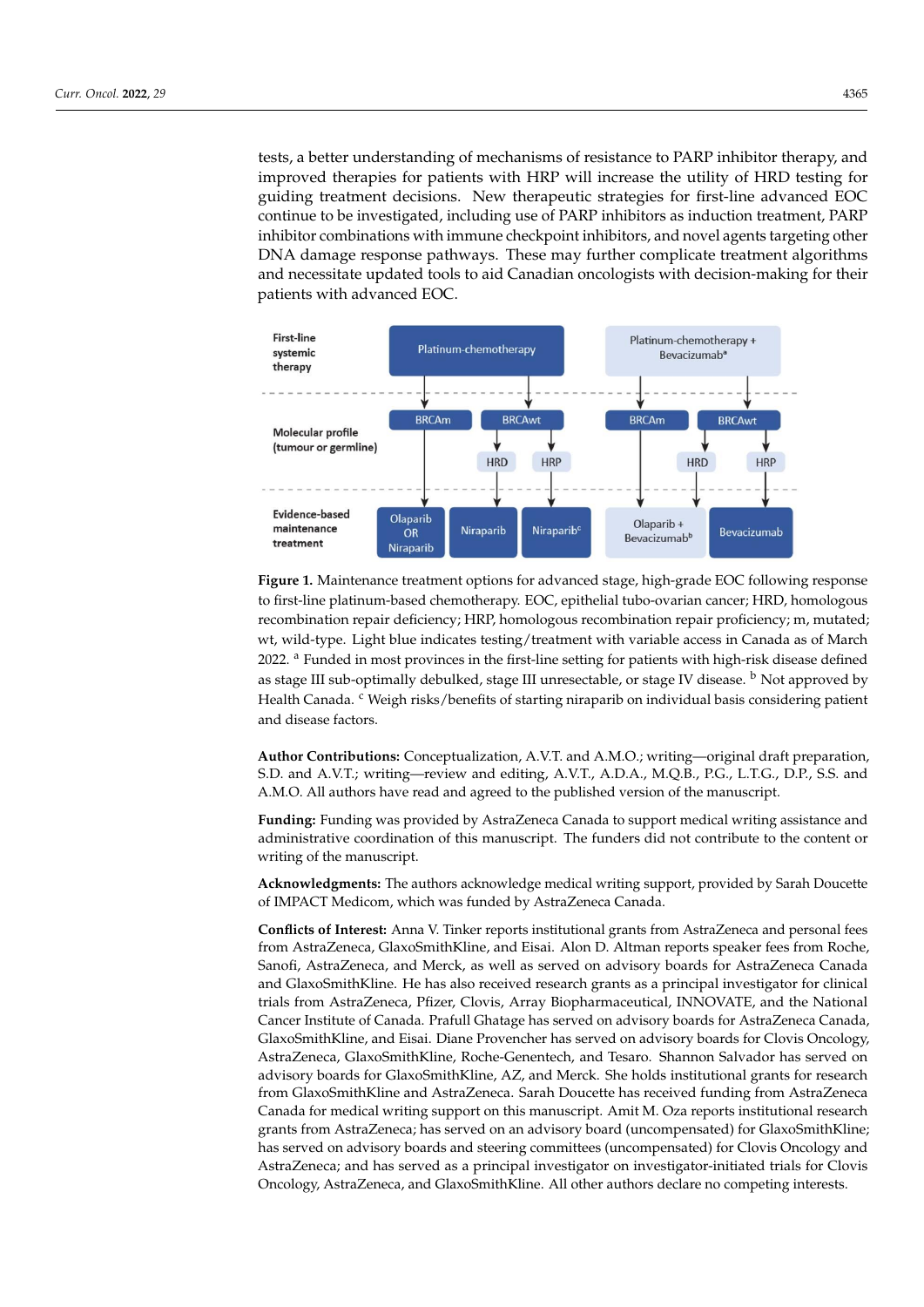## **References**

- <span id="page-12-0"></span>1. Brenner, D.R.; Weir, H.K.; Demers, A.A.; Ellison, L.F.; Louzado, C.; Shaw, A.; Turner, D.; Woods, R.R.; Smith, L.M.; Canadian Cancer Statistics Advisory Committee. Projected estimates of cancer in Canada in 2020. *Can. Med. Assoc. J.* **2020**, *192*, E199–E205. [\[CrossRef\]](http://doi.org/10.1503/cmaj.191292) [\[PubMed\]](http://www.ncbi.nlm.nih.gov/pubmed/32122974)
- <span id="page-12-1"></span>2. Lheureux, S.; Braunstein, M.; Oza, A.M. Epithelial ovarian cancer: Evolution of management in the era of precision medicine. *CA A Cancer J. Clin.* **2019**, *69*, 280–304. [\[CrossRef\]](http://doi.org/10.3322/caac.21559) [\[PubMed\]](http://www.ncbi.nlm.nih.gov/pubmed/31099893)
- <span id="page-12-2"></span>3. American Cancer Society. Survival Rates for Ovarian Cancer. Available online: [https://www.cancer.org/cancer/ovarian-cancer/](https://www.cancer.org/cancer/ovarian-cancer/detection-diagnosis-staging/survival-rates.html) [detection-diagnosis-staging/survival-rates.html](https://www.cancer.org/cancer/ovarian-cancer/detection-diagnosis-staging/survival-rates.html) (accessed on 4 February 2022).
- <span id="page-12-3"></span>4. Lheureux, S.; Gourley, C.; Vergote, I.; Oza, A.M. Epithelial ovarian cancer. *Lancet* **2019**, *393*, 1240–1253. [\[CrossRef\]](http://doi.org/10.1016/S0140-6736(18)32552-2)
- <span id="page-12-4"></span>5. Cass, I.; Baldwin, R.L.; Varkey, T.; Moslehi, R.; Narod, S.A.; Karlan, B.Y. Improved survival in women with BRCA-associated ovarian carcinoma. *Cancer* **2003**, *97*, 2187–2195. [\[CrossRef\]](http://doi.org/10.1002/cncr.11310) [\[PubMed\]](http://www.ncbi.nlm.nih.gov/pubmed/12712470)
- <span id="page-12-5"></span>6. Tan, D.S.P.; Rothermundt, C.; Thomas, K.; Bancroft, E.; Eeles, R.; Shanley, S.; Ardern-Jones, A.; Norman, A.; Kaye, S.B.; Gore, M.E. "BRCAness" Syndrome in Ovarian Cancer: A Case-Control Study Describing the Clinical Features and Outcome of Patients with Epithelial Ovarian Cancer Associated WithBRCA1 and BRCA2 Mutations. *J. Clin. Oncol.* **2008**, *26*, 5530–5536. [\[CrossRef\]](http://doi.org/10.1200/JCO.2008.16.1703)
- <span id="page-12-6"></span>7. Takaya, H.; Nakai, H.; Takamatsu, S.; Mandai, M.; Matsumura, N. Homologous recombination deficiency status-based classification of high-grade serous ovarian carcinoma. *Sci. Rep.* **2020**, *10*, 2757. [\[CrossRef\]](http://doi.org/10.1038/s41598-020-59671-3)
- <span id="page-12-7"></span>8. Banerjee, S.; Moore, K.N.; Colombo, N.; Scambia, G.; Kim, B.G.; Oaknin, A.; Friedlander, M.; Lisyanskaya, A.; Floquet, A.; Leary, A.; et al. Maintenance olaparib for patients with newly diagnosed advanced ovarian cancer and a BRCA mutation (SOLO1/GOG 3004): 5-year follow-up of a randomised, double-blind, placebo-controlled, phase 3 trial. *Lancet Oncol.* **2021**, *22*, 1721–1731. [\[CrossRef\]](http://doi.org/10.1016/S1470-2045(21)00531-3)
- <span id="page-12-8"></span>9. González-Martín, A.; Pothuri, B.; Vergote, I.; Depont Christensen, R.; Graybill, W.; Mirza, M.R.; McCormick, C.; Lorusso, D.; Hoskins, P.; Freyer, G.; et al. Niraparib in Patients with Newly Diagnosed Advanced Ovarian Cancer. *N. Engl. J. Med.* **2019**, *381*, 2391–2402. [\[CrossRef\]](http://doi.org/10.1056/NEJMoa1910962)
- <span id="page-12-9"></span>10. The Society of Gynecologic Oncology of Canada. Optimizing BRCA Gene Testing for Ovarian Cancer. Available online: [https://g-o-c.org/wp-content/uploads/2015/01/18GOCStmt\\_OptimizingBRCAGeneTestingForOvarianCancer\\_FINAL\\_EN\\_](https://g-o-c.org/wp-content/uploads/2015/01/18GOCStmt_OptimizingBRCAGeneTestingForOvarianCancer_FINAL_EN_Feb082018.pdf) [Feb082018.pdf](https://g-o-c.org/wp-content/uploads/2015/01/18GOCStmt_OptimizingBRCAGeneTestingForOvarianCancer_FINAL_EN_Feb082018.pdf) (accessed on 19 January 2022).
- <span id="page-12-10"></span>11. Rose, M.; Burgess, J.T.; O'Byrne, K.; Richard, D.J.; Bolderson, E. PARP Inhibitors: Clinical Relevance, Mechanisms of Action and Tumor Resistance. *Front. Cell Dev. Biol.* **2020**, *8*, 564601. [\[CrossRef\]](http://doi.org/10.3389/fcell.2020.564601)
- <span id="page-12-11"></span>12. AstraZeneca. First and only PARP Inhibitor, LYNPARZA® (OLAPARIB) Approved as a First-Line Maintenance Therapy Treatement in BRCA-Mutated Advanced Ovarian Cancer. Available online: [https://www.astrazeneca.ca/en/media/press](https://www.astrazeneca.ca/en/media/press-releases/2019/first-and-only-parp-inhibitor--lynparza---olaparib--approved-as-.html#)[releases/2019/first-and-only-parp-inhibitor--lynparza---olaparib--approved-as-.html#](https://www.astrazeneca.ca/en/media/press-releases/2019/first-and-only-parp-inhibitor--lynparza---olaparib--approved-as-.html#) (accessed on 4 February 2022).
- <span id="page-12-12"></span>13. GlaxoSmithKline Inc. ZEJULA is Approved in Canada for First-Line Maintenance Treatment of Women with Advanced Ovarian Cancer. Available online: [https://www.newswire.ca/news-releases/zejula-is-approved-in-canada-for-first-line-maintenance](https://www.newswire.ca/news-releases/zejula-is-approved-in-canada-for-first-line-maintenance-treatment-of-women-with-advanced-ovarian-cancer-849289412.html)[treatment-of-women-with-advanced-ovarian-cancer-849289412.html](https://www.newswire.ca/news-releases/zejula-is-approved-in-canada-for-first-line-maintenance-treatment-of-women-with-advanced-ovarian-cancer-849289412.html) (accessed on 4 February 2022).
- <span id="page-12-13"></span>14. Ramus, S.J.; Gayther, S.A. The Contribution of BRCA1 and BRCA2 to Ovarian Cancer. *Mol. Oncol.* **2009**, *3*, 138–150. [\[CrossRef\]](http://doi.org/10.1016/j.molonc.2009.02.001)
- <span id="page-12-15"></span>15. Alsop, K.; Fereday, S.; Meldrum, C.; Defazio, A.; Emmanuel, C.; George, J.; Dobrovic, A.; Birrer, M.J.; Webb, P.M.; Stewart, C.; et al. BRCA Mutation Frequency and Patterns of Treatment Response in BRCA Mutation–Positive Women with Ovarian Cancer: A Report from the Australian Ovarian Cancer Study Group. *J. Clin. Oncol.* **2012**, *30*, 2654–2663. [\[CrossRef\]](http://doi.org/10.1200/JCO.2011.39.8545) [\[PubMed\]](http://www.ncbi.nlm.nih.gov/pubmed/22711857)
- 16. Belanger, M.H.; Dolman, L.; Arcand, S.; Shen, Z.; Chong, G.; Mes-Masson, A.-M.; Provencher, D.; Tonin, P.N. A targeted analysis identifies a high frequency of BRCA1 and BRCA2 mutation carriers in women with ovarian cancer from a founder population. *J. Ovarian Res.* **2015**, *8*, 1. [\[CrossRef\]](http://doi.org/10.1186/s13048-015-0124-8)
- 17. Hanley, G.E.; McAlpine, J.N.; Miller, D.; Huntsman, D.; Schrader, K.A.; Blake Gilks, C.; Mitchell, G. A population-based analysis of germline BRCA1 and BRCA2 testint among ovarian cancer patients in an era of histotype-specific approaches to ovarian cancer prevention. *BMC Cancer* **2018**, *18*, 254–261. [\[CrossRef\]](http://doi.org/10.1186/s12885-018-4153-8) [\[PubMed\]](http://www.ncbi.nlm.nih.gov/pubmed/29506471)
- <span id="page-12-18"></span>18. Yang, D.; Khan, S.; Sun, Y.; Hess, K.; Shmulevich, I.; Sood, A.K.; Zhang, W. Association of BRCA1 and BRCA2 Mutations with Survival, Chemotherapy Sensitivity, and Gene Mutator Phenotype in Patients with Ovarian Cancer. *JAMA* **2011**, *306*, 1557–1565. [\[CrossRef\]](http://doi.org/10.1001/jama.2011.1456) [\[PubMed\]](http://www.ncbi.nlm.nih.gov/pubmed/21990299)
- <span id="page-12-14"></span>19. Witjes, V.M.; van Bommel, M.H.D.; Ligtenberg, M.J.L.; Vos, J.R.; Mourits, M.J.E.; Ausems, M.G.E.M.; De Hullu, J.A.; Bosse, T.; Hoogerbrugge, N. Probability of detecting germline BRCA1/2 pathogenic variants in histological subtypes of ovarian carcinoma. A meta-analysis. *Gynecol. Oncol.* **2022**, *164*, 221–230. [\[CrossRef\]](http://doi.org/10.1016/j.ygyno.2021.10.072)
- <span id="page-12-16"></span>20. Eoh, K.J.; Kim, H.M.; Lee, J.-Y.; Kim, S.; Kim, S.W.; Kim, Y.T.; Nam, E.J. Mutation landscape of germline and somatic BRCA1/2 in patients with high-grade serous ovarian cancer. *BMC Cancer* **2020**, *20*, 204. [\[CrossRef\]](http://doi.org/10.1186/s12885-020-6693-y) [\[PubMed\]](http://www.ncbi.nlm.nih.gov/pubmed/32164585)
- <span id="page-12-17"></span>21. Pennington, K.P.; Walsh, T.; Harrell, M.I.; Lee, M.K.; Pennil, C.C.; Rendi, M.H.; Thornton, A.; Norquist, B.M.; Casadei, S.; Nord, A.S.; et al. Germline and Somatic Mutations in Homologous Recombination Genes Predict Platinum Response and Survival in Ovarian, Fallopian Tube, and Peritoneal Carcinomas. *Clin. Cancer Res.* **2014**, *20*, 764–775. [\[CrossRef\]](http://doi.org/10.1158/1078-0432.CCR-13-2287)
- <span id="page-12-19"></span>22. Bolton, K.L. Association Between BRCA1 and BRCA2 Mutations and Survival in Women with Invasive Epithelial Ovarian Cancer. *JAMA* **2012**, *307*, 382. [\[CrossRef\]](http://doi.org/10.1001/jama.2012.20)
- 23. Liu, G.; Yang, D.; Sun, Y.; Shmulevich, I.; Xue, F.; Sood, A.K.; Zhang, W. Differing clinical impact of BRCA1 and BRCA2 mutations in serous ovarian cancer. *Pharmacogenomics* **2012**, *13*, 1523–1535. [\[CrossRef\]](http://doi.org/10.2217/pgs.12.137)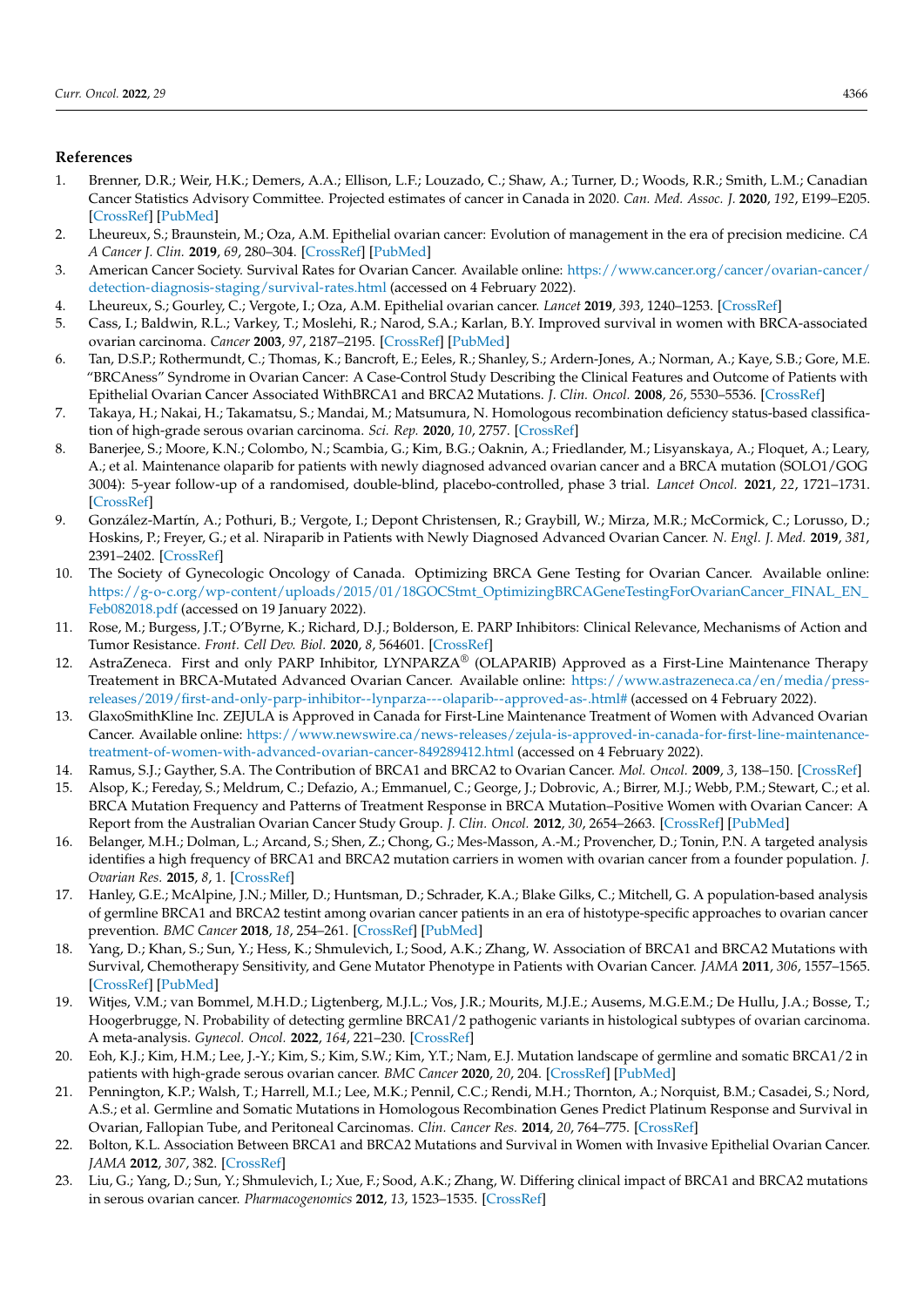- <span id="page-13-0"></span>24. Chetrit, A.; Hirsh-Yechezkel, G.; Ben-David, Y.; Lubin, F.; Friedman, E.; Sadetzki, S. Effect of BRCA1/2 Mutations on Long-Term Survival of Patients with Invasive Ovarian Cancer: The National Israeli Study of Ovarian Cancer. *J. Clin. Oncol.* **2008**, *26*, 20–25. [\[CrossRef\]](http://doi.org/10.1200/JCO.2007.11.6905)
- <span id="page-13-1"></span>25. Fong, P.C.; Boss, D.S.; Yap, T.A.; Tutt, A.; Wu, P.; Mergui-Roelvink, M.; Mortimer, P.; Swaisland, H.; Lau, A.; O'Connor, M.J.; et al. Inhibition of Poly(ADP-Ribose) Polymerase in Tumors from BRCA Mutation Carriers. *N. Engl. J. Med.* **2009**, *361*, 123–134. [\[CrossRef\]](http://doi.org/10.1056/NEJMoa0900212) [\[PubMed\]](http://www.ncbi.nlm.nih.gov/pubmed/19553641)
- 26. Ledermann, J.; Harter, P.; Gourley, C.; Friedlander, M.; Vergote, I.; Rustin, G.; Scott, C.L.; Meier, W.; Shapira-Frommer, R.; Safra, T.; et al. Olaparib maintenance therapy in patients with platinum-sensitive relapsed serous ovarian cancer: A preplanned retrospective analysis of outcomes by BRCA status in a randomised phase 2 trial. *Lancet Oncol.* **2014**, *15*, 852–861. [\[CrossRef\]](http://doi.org/10.1016/S1470-2045(14)70228-1)
- <span id="page-13-16"></span>27. Mirza, M.R.; Monk, B.J.; Herrstedt, J.; Oza, A.M.; Mahner, S.; Redondo, A.; Fabbro, M.; Ledermann, J.A.; Lorusso, D.; Vergote, I.; et al. Niraparib Maintenance Therapy in Platinum-Sensitive, Recurrent Ovarian Cancer. *N. Engl. J. Med.* **2016**, *375*, 2154–2164. [\[CrossRef\]](http://doi.org/10.1056/NEJMoa1611310) [\[PubMed\]](http://www.ncbi.nlm.nih.gov/pubmed/27717299)
- <span id="page-13-18"></span>28. Pujade-Lauraine, E.; Ledermann, J.A.; Selle, F.; Gebski, V.; Penson, R.T.; Oza, A.M.; Korach, J.; Huzarski, T.; Poveda, A.; Pignata, S.; et al. Olaparib tablets as maintenance therapy in patients with platinum-sensitive, relapsed ovarian cancer and a BRCA1/2 mutation (SOLO2/ENGOT-Ov21): A double-blind, randomised, placebo-controlled, phase 3 trial. *Lancet Oncol.* **2017**, *18*, 1274–1284. [\[CrossRef\]](http://doi.org/10.1016/S1470-2045(17)30469-2)
- <span id="page-13-2"></span>29. Coleman, R.L.; Oza, A.M.; Lorusso, D.; Aghajanian, C.; Oaknin, A.; Dean, A.; Colombo, N.; Weberpals, J.I.; Clamp, A.; Scambia, G.; et al. Rucaparib maintenance treatment for recurrent ovarian carcinoma after response to platinum therapy (ARIEL3): A randomised, double-blind, placebo-controlled, phase 3 trial. *Lancet* **2017**, *390*, 1949–1961. [\[CrossRef\]](http://doi.org/10.1016/S0140-6736(17)32440-6)
- <span id="page-13-3"></span>30. Mohyuddin, G.R.; Aziz, M.; Britt, A.; Wade, L.; Sun, W.; Baranda, J.; Al-Rajabi, R.; Saeed, A.; Kasi, A. Similar response rates and survival with PARP inhibitors for patients with solid tumors harboring somatic versus Germline BRCA mutations: A Meta-analysis and systematic review. *BMC Cancer* **2020**, *20*, 507. [\[CrossRef\]](http://doi.org/10.1186/s12885-020-06948-5) [\[PubMed\]](http://www.ncbi.nlm.nih.gov/pubmed/32493233)
- <span id="page-13-4"></span>31. Poveda, A.; Lheureux, S.; Colombo, N.; Cibula, D.; Lindemann, K.; Weberpals, J.; Bjurberg, M.; Oaknin, A.; Sikorska, M.; González-Martín, A.; et al. Olaparib maintenance monotherapy in platinum-sensitive relapsed ovarian cancer patients without a germline BRCA1/BRCA2 mutation: OPINION primary analysis. *Gynecol. Oncol.* **2022**, *164*, 498–504. [\[CrossRef\]](http://doi.org/10.1016/j.ygyno.2021.12.025) [\[PubMed\]](http://www.ncbi.nlm.nih.gov/pubmed/35063276)
- <span id="page-13-5"></span>32. Paluch-Shimon, S.; Cardoso, F.; Sessa, C.; Balmana, J.; Cardoso, M.J.; Gilbert, F.; Senkus, E. Prevention and screening in BRCA mutation carriers and other breast/ovarian hereditary cancer syndromes: ESMO Clinical Practice Guidelines for cancer prevention and screening. *Ann. Oncol.* **2016**, *27*, v103–v110. [\[CrossRef\]](http://doi.org/10.1093/annonc/mdw327)
- <span id="page-13-6"></span>33. Canadian Cancer Statistics Advisory Committee in Collaboration with the Canadian Cancer Society, Statistics Canada and the Public Health Agency of Canada. Canadian Cancer Statistics. 2021. Available online: [https://cdn.cancer.ca/-/media/files/](https://cdn.cancer.ca/-/media/files/research/cancer-statistics/2021-statistics/2021-pdf-en-final.pdf) [research/cancer-statistics/2021-statistics/2021-pdf-en-final.pdf](https://cdn.cancer.ca/-/media/files/research/cancer-statistics/2021-statistics/2021-pdf-en-final.pdf) (accessed on 3 March 2022).
- <span id="page-13-7"></span>34. Konstantinopoulos, P.A.; Norquist, B.; Lacchetti, C.; Armstrong, D.; Grisham, R.N.; Goodfellow, P.J.; Kohn, E.C.; Levine, D.A.; Liu, J.F.; Lu, K.H.; et al. Germline and Somatic Tumor Testing in Epithelial Ovarian Cancer: ASCO Guideline. *J. Clin. Oncol.* **2020**, *38*, 1222–1245. [\[CrossRef\]](http://doi.org/10.1200/JCO.19.02960)
- <span id="page-13-8"></span>35. Eleje, G.U.; Eke, A.C.; Ezebialu, I.U.; Ikechebelu, J.I.; Ugwu, E.O.; Okonkwo, O.O. Risk-reducing bilateral salpingo-oophorectomy in women with BRCA1 or BRCA2 mutations. *Cochrane Database Syst. Rev.* **2018**, *8*, CD012464. [\[CrossRef\]](http://doi.org/10.1002/14651858.CD012464.pub2)
- <span id="page-13-9"></span>36. Colombo, N.; Sessa, C.; du Bois, A.; Ledermann, J.; McCluggage, W.G.; McNeish, I.; Morice, P.; Pignata, S.; Ray-Coquard, I.; Vergote, I.; et al. ESMO-ESGO consensus conference recommendations on ovarian cancer: Pathology and molecular biology, early and advanced stages, borderline tumours and recurrent disease. *Ann. Oncol.* **2019**, *30*, 672–705. [\[CrossRef\]](http://doi.org/10.1093/annonc/mdz062) [\[PubMed\]](http://www.ncbi.nlm.nih.gov/pubmed/31046081)
- <span id="page-13-10"></span>37. Lesueur, F.; Eon-Marchais, S.; Bonnet-Boissinot, S.; Beauvallet, J.; Dondon, M.-G.; Golmard, L.; Rouleau, E.; Garrec, C.; Martinez, M.; Toulas, C.; et al. TUMOSPEC: A Nation-Wide Study of Hereditary Breast and Ovarian Cancer Families with a Predicted Pathogenic Variant Identified through Multigene Panel Testing. *Cancers* **2021**, *13*, 3659. [\[CrossRef\]](http://doi.org/10.3390/cancers13153659)
- <span id="page-13-11"></span>38. Norquist, B.M.; Brady, M.F.; Harrell, M.I.; Walsh, T.; Lee, M.K.; Gulsuner, S.; Bernards, S.S.; Casadei, S.; Burger, R.A.; Tewari, K.S.; et al. Mutations in Homologous Recombination Genes and Outcomes in Ovarian Carcinoma Patients in GOG 218: An NRG Oncology/Gynecologic Oncology Group Study. *Clin. Cancer Res.* **2018**, *24*, 777–783. [\[CrossRef\]](http://doi.org/10.1158/1078-0432.CCR-17-1327) [\[PubMed\]](http://www.ncbi.nlm.nih.gov/pubmed/29191972)
- <span id="page-13-12"></span>39. Swisher, E.M.; Lin, K.K.; Oza, A.M.; Scott, C.L.; Giordano, H.; Sun, J.; Konecny, G.E.; Coleman, R.L.; Tinker, A.V.; O'Malley, D.M.; et al. Rucaparib in relapsed, platinum-sensitive high-grade ovarian carcinoma (ARIEL2 Part 1): An international, multicentre, open-label, phase 2 trial. *Lancet Oncol.* **2017**, *18*, 75–87. [\[CrossRef\]](http://doi.org/10.1016/S1470-2045(16)30559-9)
- <span id="page-13-13"></span>40. Hodgson, D.R.; Dougherty, B.A.; Lai, Z.; Fielding, A.; Grinsted, L.; Spencer, S.; O'Connor, M.J.; Ho, T.W.; Robertson, J.D.; Lanchbury, J.S.; et al. Candidate biomarkers of PARP inhibitor sensitivity in ovarian cancer beyond the BRCA genes. *Br. J. Cancer* **2018**, *119*, 1401–1409. [\[CrossRef\]](http://doi.org/10.1038/s41416-018-0274-8)
- <span id="page-13-14"></span>41. Miller, R.E.; Leary, A.; Scott, C.L.; Serra, V.; Lord, C.J.; Bowtell, D.; Chang, D.K.; Garsed, D.W.; Jonkers, J.; Ledermann, J.A.; et al. ESMO recommendations on predictive biomarker testing for homologous recombination deficiency and PARP inhibitor benefit in ovarian cancer. *Ann. Oncol.* **2020**, *31*, 1606–1622. [\[CrossRef\]](http://doi.org/10.1016/j.annonc.2020.08.2102)
- <span id="page-13-15"></span>42. Cancer Genome Atlas Research Network. Integrated genomic analyses of ovarian carcinoma. *Nature* **2011**, *474*, 609–615. [\[CrossRef\]](http://doi.org/10.1038/nature10166)
- <span id="page-13-17"></span>43. Ngoi, N.Y.L.; Tan, D.S.P. The role of homologous recombination deficiency testing in ovarian cancer and its clinical implications: Do we need it? *Esmo Open* **2021**, *6*, 100144. [\[CrossRef\]](http://doi.org/10.1016/j.esmoop.2021.100144)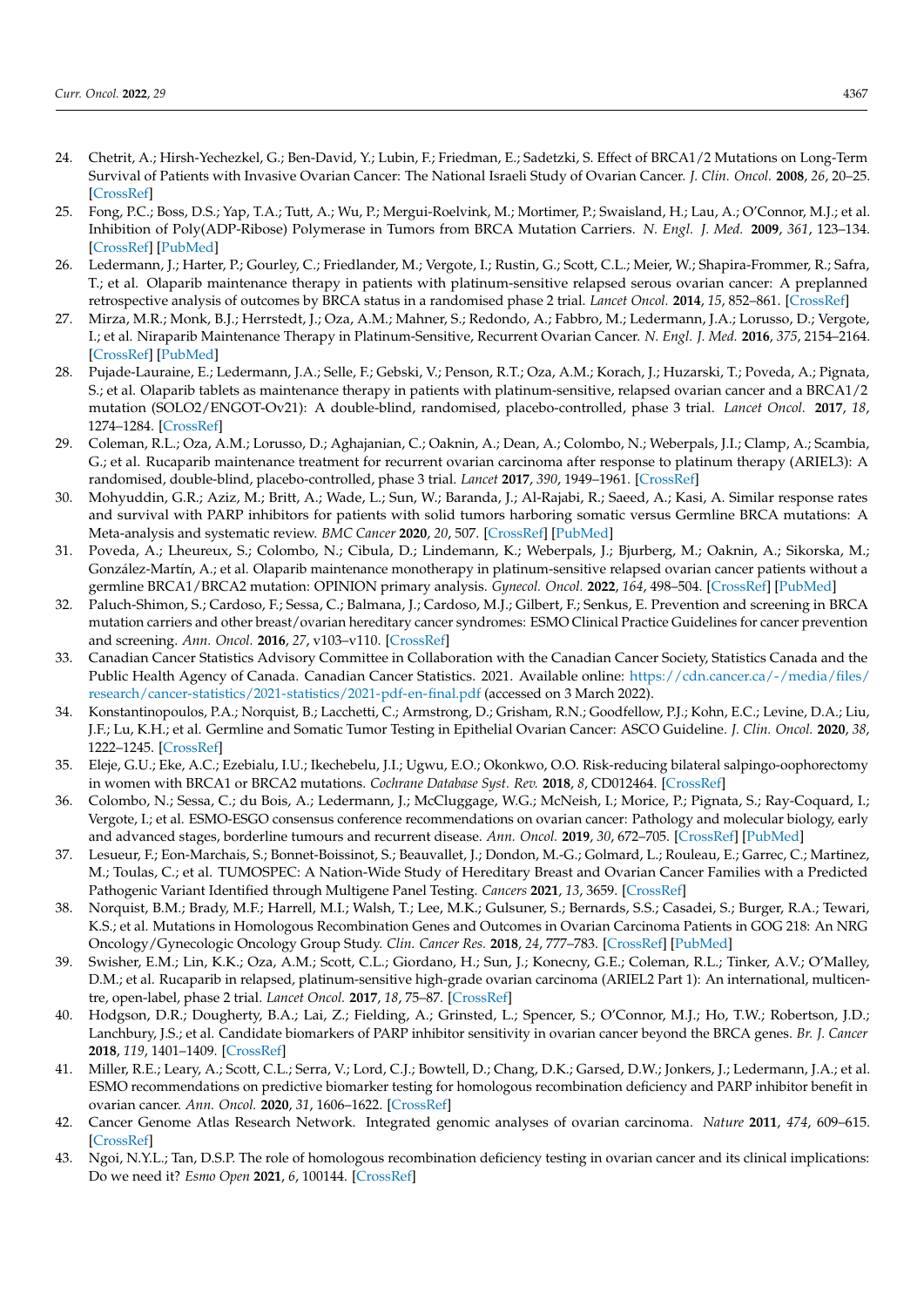- <span id="page-14-0"></span>44. Ray-Coquard, I.; Pautier, P.; Pignata, S.; Pérol, D.; González-Martín, A.; Berger, R.; Fujiwara, K.; Vergote, I.; Colombo, N.; Mäenpää, J.; et al. Olaparib plus Bevacizumab as First-Line Maintenance in Ovarian Cancer. *N. Engl. J. Med.* **2019**, *381*, 2416–2428. [\[CrossRef\]](http://doi.org/10.1056/NEJMoa1911361)
- <span id="page-14-1"></span>45. National Comprehensive Cancer Network. Clinical Practice Guidelines in Oncology: Ovarian Cancer, Version 1.2022. Available online: [https://www.nccn.org/professionals/physician\\_gls/pdf/ovarian.pdf](https://www.nccn.org/professionals/physician_gls/pdf/ovarian.pdf) (accessed on 15 March 2022).
- <span id="page-14-2"></span>46. Moore, K.; Colombo, N.; Scambia, G.; Kim, B.-G.; Oaknin, A.; Friedlander, M.; Lisyanskaya, A.; Floquet, A.; Leary, A.; Sonke, G.S.; et al. Maintenance Olaparib in Patients with Newly Diagnosed Advanced Ovarian Cancer. *N. Engl. J. Med.* **2018**, *379*, 2495–2505. [\[CrossRef\]](http://doi.org/10.1056/NEJMoa1810858)
- <span id="page-14-3"></span>47. The Society of Gynecologic Oncology of Canada. Why Is Tumour Testing in Ovarian Cancer Needed in Canada? Available online: [https://g-o-c.org/wp-content/uploads/2020/02/20BRCACollaborative\\_TumourTestinginCanada\\_FINAL\\_Jan30.pdf](https://g-o-c.org/wp-content/uploads/2020/02/20BRCACollaborative_TumourTestinginCanada_FINAL_Jan30.pdf) (accessed on 19 January 2022).
- <span id="page-14-4"></span>48. McCuaig, J.M.; Stockley, T.L.; Shaw, P.; Fung-Kee-Fung, M.; Altman, A.D.; Bentley, J.; Bernardini, M.Q.; Cormier, B.; Hirte, H.; Kieser, K.; et al. Evolution of genetic assessment for BRCA-associated gynaecologic malignancies: A Canadian multisociety roadmap. *J. Med. Genet.* **2018**, *55*, 571–577. [\[CrossRef\]](http://doi.org/10.1136/jmedgenet-2018-105472) [\[PubMed\]](http://www.ncbi.nlm.nih.gov/pubmed/30042185)
- <span id="page-14-5"></span>49. Pan-Canadian Oncology Drug Review. pCODR Expert Review Committee (pERC): Final Recommendation (Niraparib). Available online: [https://www.cadth.ca/sites/default/files/pcodr/Reviews2021/10224NiraparibOC\\_fnRec\\_pERC%20Chair%20](https://www.cadth.ca/sites/default/files/pcodr/Reviews2021/10224NiraparibOC_fnRec_pERC%20Chair%20Approved_Post29Apr2021_final.pdf) [Approved\\_Post29Apr2021\\_final.pdf](https://www.cadth.ca/sites/default/files/pcodr/Reviews2021/10224NiraparibOC_fnRec_pERC%20Chair%20Approved_Post29Apr2021_final.pdf) (accessed on 2 February 2022).
- <span id="page-14-6"></span>50. Coleman, R.L.; Fleming, G.F.; Brady, M.F.; Swisher, E.M.; Steffensen, K.D.; Friedlander, M.; Okamoto, A.; Moore, K.N.; Efrat Ben-Baruch, N.; Werner, T.L.; et al. Veliparib with First-Line Chemotherapy and as Maintenance Therapy in Ovarian Cancer. *N. Engl. J. Med.* **2019**, *381*, 2403–2415. [\[CrossRef\]](http://doi.org/10.1056/NEJMoa1909707) [\[PubMed\]](http://www.ncbi.nlm.nih.gov/pubmed/31562800)
- <span id="page-14-7"></span>51. Bradley, W.; Moore, K.; Colombo, N.; Scambia, G.; Kim, B.-G.; Oaknin, A.; Friedlander, M.; Lisyanskaya, A.; Floquet, A.; Leary, A.; et al. Abstract 39: Maintenance olaparib for patients with newly diagnosed, advanced ovarian cancer and a BRCA mutation: 5-year follow-up from SOLO-1. In Proceedings of the Society of Gynecologic Oncology (SGO) 2021 Annual Meeting on Women's Cancer, Virtual Meeting, 19–25 March 2021.
- <span id="page-14-8"></span>52. Colombo, N.; Moore, K.; Scambia, G.; Oaknin, A.; Friedlander, M.; Lisyanskaya, A.; Floquet, A.; Leary, A.; Sonke, G.S.; Gourley, C.; et al. Tolerability of maintenance olaparib in newly diagnosed patients with advanced ovarian cancer and a BRCA mutation in the randomized phase III SOLO1 trial. *Gynecol. Oncol.* **2021**, *163*, 41–49. [\[CrossRef\]](http://doi.org/10.1016/j.ygyno.2021.07.016) [\[PubMed\]](http://www.ncbi.nlm.nih.gov/pubmed/34353615)
- <span id="page-14-9"></span>53. O'Cearbhaill, R.; Pérez-Fidalgo, J.A.; Monk, B.; Tusquets, I.; McCormick, C.; Fuentes, J.; Moore, R.; Vulsteke, C.; Shahin, M.; Forget, F.; et al. Efficacy of niraparib by timing of surgery and residual disease: A post-hoc analysis of patients in the PRIMA/ENGOT-OV26/GOG-3012 study. *Gynecol. Oncol.* **2021**, *162*, S65. [\[CrossRef\]](http://doi.org/10.1016/S0090-8258(21)00765-4)
- <span id="page-14-10"></span>54. Monk, B.J.; Coleman, R.L.; Fujiwara, K.; Wilson, M.K.; Oza, A.M.; Oaknin, A.; O'Malley, D.M.; Lorusso, D.; Westin, S.N.; Safra, T.; et al. ATHENA (GOG-3020/ENGOT-ov45): A randomized, phase III trial to evaluate rucaparib as monotherapy (ATHENA–MONO) and rucaparib in combination with nivolumab (ATHENA–COMBO) as maintenance treatment following frontline platinum-based chemotherapy in ovarian cancer. *Int. J. Gynecol. Cancer* **2021**, *31*, 1589–1594.
- <span id="page-14-11"></span>55. Poveda, A.; Floquet, A.; Ledermann, J.A.; Asher, R.; Penson, R.T.; Oza, A.M.; Korach, J.; Huzarski, T.; Pignata, S.; Friedlander, M.; et al. Olaparib tablets as maintenance therapy in patients with platinum-sensitive relapsed ovarian cancer and a BRCA1/2 mutation (SOLO2/ENGOT-Ov21): A final analysis of a double-blind, randomised, placebo-controlled, phase 3 trial. *Lancet Oncol.* **2021**, *22*, 620–631. [\[CrossRef\]](http://doi.org/10.1016/S1470-2045(21)00073-5)
- <span id="page-14-12"></span>56. Lafargue, C.J.; Dal Molin, G.Z.; Sood, A.K.; Coleman, R.L. Exploring and comparing adverse events between PARP inhibitors. *Lancet Oncol.* **2019**, *20*, e15–e28. [\[CrossRef\]](http://doi.org/10.1016/S1470-2045(18)30786-1)
- <span id="page-14-13"></span>57. Oza, A.M.; Cook, A.D.; Pfisterer, J.; Embleton, A.; Ledermann, J.A.; Pujade-Lauraine, E.; Kristensen, G.; Carey, M.S.; Beale, P.; Cervantes, A.; et al. Standard chemotherapy with or without bevacizumab for women with newly diagnosed ovarian cancer (ICON7): Overall survival results of a phase 3 randomised trial. *Lancet Oncol.* **2015**, *16*, 928–936. [\[CrossRef\]](http://doi.org/10.1016/S1470-2045(15)00086-8)
- <span id="page-14-14"></span>58. AstraZeneca Canada Inc. Product Monograph: Pr LYNPARZA® Olaparib Tablets. Available online: [https://www.astrazeneca.ca/](https://www.astrazeneca.ca/content/dam/az-ca/downloads/productinformation/lynparza-tablets-product-monograph-en.pdf) [content/dam/az-ca/downloads/productinformation/lynparza-tablets-product-monograph-en.pdf](https://www.astrazeneca.ca/content/dam/az-ca/downloads/productinformation/lynparza-tablets-product-monograph-en.pdf) (accessed on 4 February 2022).
- <span id="page-14-15"></span>59. GlaxoSmithKline Inc. Product Monograph: Pr ZEJULA Niraparib Capsules. Available online: [https://ca.gsk.com/media/6229](https://ca.gsk.com/media/6229/zejula_pm_en.pdf) [/zejula\\_pm\\_en.pdf](https://ca.gsk.com/media/6229/zejula_pm_en.pdf) (accessed on 4 February 2022).
- <span id="page-14-16"></span>60. Berek, J.S.; Matulonis, U.A.; Peen, U.; Ghatage, P.; Mahner, S.; Redondo, A.; Lesoin, A.; Colombo, N.; Vergote, I.; Rosengarten, O.; et al. Safety and dose modification for patients receiving niraparib. *Ann. Oncol.* **2018**, *29*, 1784–1792. [\[CrossRef\]](http://doi.org/10.1093/annonc/mdy181)
- <span id="page-14-17"></span>61. Mirza, M.R.; Martin, A.G.; Graybill, W.; O'Malley, D.M.; Gaba, L.; Yap, O.W.S.; Guerra, E.M.; Rose, P.G.; Baurain, J.-F.; Ghamande, S.A.; et al. Evaluation of an individualized starting-dose of niraparib in the PRIMA/ENGOT-OV26/GOG-3012 study. *J. Clin. Oncol.* **2020**, *38*, 6050. [\[CrossRef\]](http://doi.org/10.1200/JCO.2020.38.15_suppl.6050)
- <span id="page-14-18"></span>62. Gallagher, J.R.; Heap, K.J.; Carroll, S.; Travers, K.; Harrow, B.; Westin, S.N. Real-world adverse events with niraparib 200 mg/day maintenance therapy in ovarian cancer: A retrospective study. *Future Oncol.* **2019**, *15*, 4197–4206. [\[CrossRef\]](http://doi.org/10.2217/fon-2019-0471) [\[PubMed\]](http://www.ncbi.nlm.nih.gov/pubmed/31707856)
- <span id="page-14-19"></span>63. Madariaga, A.; Bowering, V.; Ahrari, S.; Oza, A.M.; Lheureux, S. Manage wisely: Poly (ADP-ribose) polymerase inhibitor (PARPi) treatment and adverse events. *Int. J. Gynecol. Cancer* **2020**, *30*, 903–915. [\[CrossRef\]](http://doi.org/10.1136/ijgc-2020-001288) [\[PubMed\]](http://www.ncbi.nlm.nih.gov/pubmed/32276934)